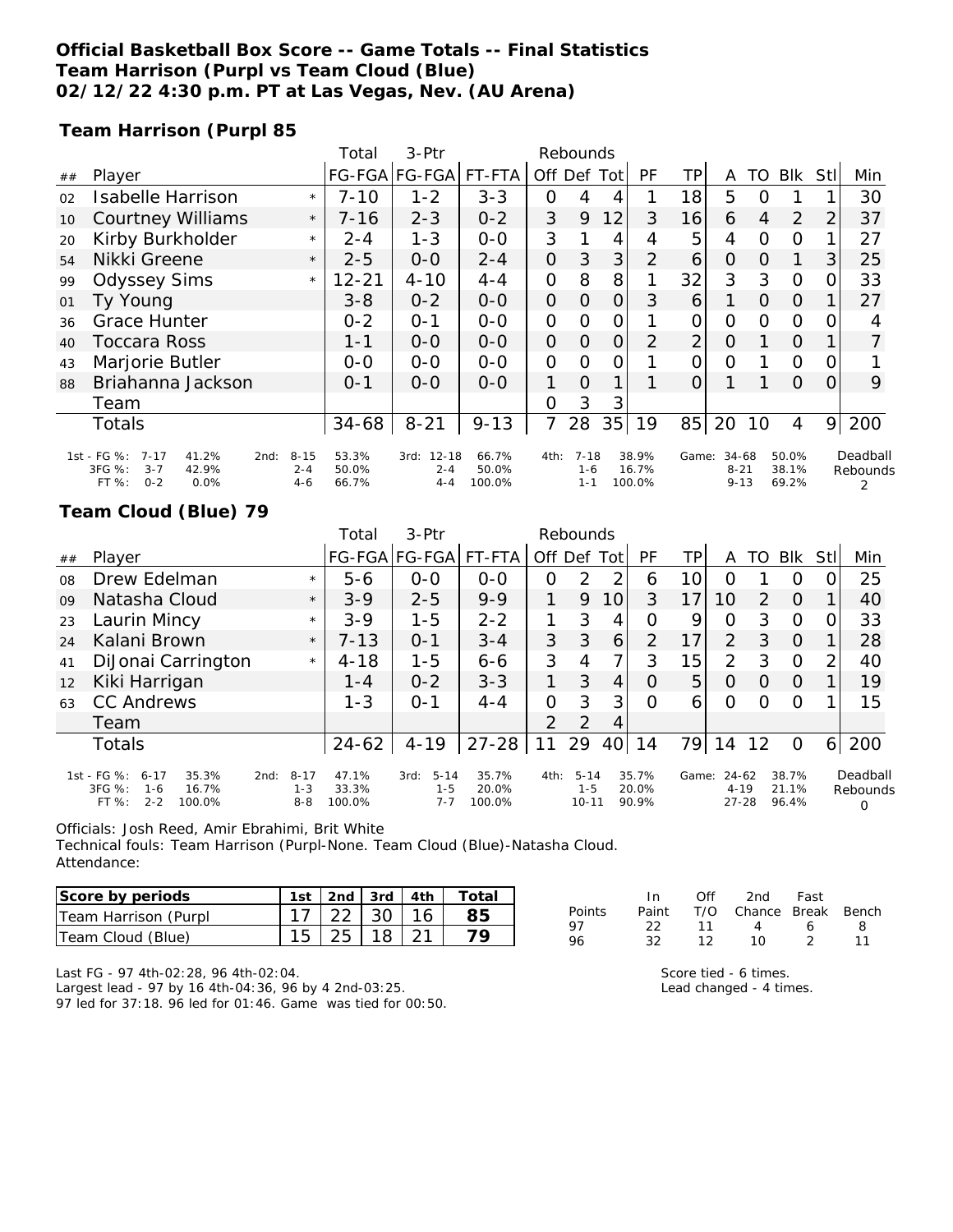### **Team Harrison (Purpl vs Team Cloud (Blue) 02/12/22 4:30 p.m. PT at Las Vegas, Nev. (AU Arena) 1st PERIOD Play-by-Play (Page 1)**

| HOME TEAM: Team Cloud (Blue)            | Time  | Score             |                | Margin VISITORS: Team Harrison (Purpl    |
|-----------------------------------------|-------|-------------------|----------------|------------------------------------------|
| TURNOVR by Laurin Mincy                 | 09:48 |                   |                |                                          |
|                                         | 09:47 |                   |                | STEAL by Nikki Greene                    |
|                                         | 09:36 | $0 - 3$           | V <sub>3</sub> | GOOD! 3 PTR by Isabelle Harrison         |
|                                         | 09:36 |                   |                | ASSIST by Kirby Burkholder               |
| MISSED 3 PTR by DiJonai Carrington      | 09:26 |                   |                | REBOUND (DEF) by Isabelle Harrison       |
| REBOUND (DEF) by Laurin Mincy           | 09:14 |                   |                | MISSED JUMPER by Courtney Williams       |
|                                         | 09:00 |                   |                | FOUL by Nikki Greene (P1T1)              |
|                                         |       | 09:00 p 24        |                |                                          |
| MISSED 3 PTR by Natasha Cloud           | 08:58 |                   |                | REBOUND (DEF) by Courtney Williams       |
| REBOUND (DEF) by Kalani Brown           |       |                   |                | MISSED 3 PTR by Kirby Burkholder         |
| MISSED 3 PTR by Kalani Brown            | 08:47 |                   |                | REBOUND (DEF) by Odyssey Sims            |
|                                         | 08:36 | $0-6$             |                |                                          |
|                                         | 08:15 |                   | V6             | GOOD! 3 PTR by Odyssey Sims              |
|                                         | 08:15 |                   |                | <b>ASSIST by Courtney Williams</b>       |
| GOOD! JUMPER by Laurin Mincy            | 07:57 | $2 - 6$           | V <sub>4</sub> |                                          |
| FOUL by Drew Edelman (P1T1)             | 07:38 |                   |                |                                          |
|                                         |       | <i>07:38 P 54</i> |                |                                          |
| REBOUND (DEF) by Natasha Cloud          | 07:33 |                   |                | MISSED JUMPER by Courtney Williams       |
| MISSED JUMPER by Natasha Cloud          | 07:24 |                   |                | REBOUND (DEF) by Courtney Williams       |
|                                         | 07:18 | $2 - 8$           | V6             | GOOD! LAYUP by Nikki Greene [FB/PNT]     |
|                                         | 07:18 |                   |                | ASSIST by Odyssey Sims                   |
| MISSED 3 PTR by Laurin Mincy            | 07:03 |                   |                | REBOUND (DEF) by Isabelle Harrison       |
| FOUL by Kalani Brown (P1T2)             | 06:52 |                   |                |                                          |
|                                         |       | 06:52 P 54        |                |                                          |
| REBOUND (DEF) by DiJonai Carrington     | 06:42 |                   |                | MISSED LAYUP by Isabelle Harrison        |
| GOOD! LAYUP by DiJonai Carrington [PNT] | 06:35 | $4 - 8$           | V <sub>4</sub> |                                          |
| FOUL by Kalani Brown (P2T3)             | 06:16 |                   |                | MISSED FT SHOT by Nikki Greene           |
|                                         | 06:16 |                   |                | REBOUND (OFF) by (DEADBALL)              |
| REBOUND (DEF) by (TEAM)                 | 06:16 |                   |                | MISSED FT SHOT by Nikki Greene           |
| SUB IN: Kiki Harrigan                   | 06:16 |                   |                |                                          |
| SUB OUT: Kalani Brown                   | 06:16 |                   |                |                                          |
|                                         |       | 06:16 S 54        |                |                                          |
| GOOD! LAYUP by Drew Edelman [PNT]       | 06:01 | $6 - 8$           | V <sub>2</sub> |                                          |
| ASSIST by Natasha Cloud                 | 06:01 |                   |                |                                          |
|                                         | 05:48 | $6 - 11$          | V <sub>5</sub> | GOOD! 3 PTR by Odyssey Sims              |
|                                         | 05:48 |                   |                | <b>ASSIST by Courtney Williams</b>       |
| MISSED LAYUP by DiJonai Carrington      | 05:35 |                   |                | REBOUND (DEF) by Odyssey Sims            |
| REBOUND (DEF) by Natasha Cloud          | 05:29 |                   |                | MISSED 3 PTR by Kirby Burkholder         |
| TURNOVR by DiJonai Carrington           | 05:12 |                   |                |                                          |
|                                         |       |                   |                | <b>STEAL by Courtney Williams</b>        |
|                                         | 05:11 |                   |                | <b>TURNOVR by Courtney Williams</b>      |
|                                         | 05:06 |                   |                |                                          |
| TURNOVR by DiJonai Carrington           | 04:54 |                   |                |                                          |
|                                         | 04:54 |                   |                | <b>TIMEOUT MEDIA</b>                     |
|                                         | 04:54 |                   |                | SUB IN: Ty Young                         |
|                                         | 04:54 |                   |                | SUB OUT: Nikki Greene                    |
| REBOUND (DEF) by Kiki Harrigan          | 04:35 |                   |                | MISSED 3 PTR by Odyssey Sims             |
| FOUL by Drew Edelman (P2T4)             | 04:24 |                   |                |                                          |
| REBOUND (DEF) by Natasha Cloud          | 04:24 |                   |                | MISSED 3 PTR by Ty Young                 |
| MISSED LAYUP by Natasha Cloud           | 04:24 |                   |                |                                          |
| REBOUND (OFF) by Laurin Mincy           | 04:24 |                   |                |                                          |
| TURNOVR by Laurin Mincy                 | 04:24 |                   |                | STEAL by Kirby Burkholder                |
|                                         | 04:24 | $6 - 13$          | V <sub>7</sub> | GOOD! LAYUP by Isabelle Harrison [FB/PNT |
|                                         | 04:24 |                   |                | ASSIST by Kirby Burkholder               |
| SUB IN: Kalani Brown                    | 04:24 |                   |                |                                          |
| SUB OUT: Drew Edelman                   | 04:24 |                   |                |                                          |
|                                         |       | 04:24 0 01        |                |                                          |
| MISSED LAYUP by Kalani Brown            | 04:17 |                   |                | REBOUND (DEF) by Isabelle Harrison       |
| REBOUND (DEF) by Kiki Harrigan          | 04:05 |                   |                | MISSED JUMPER by Odyssey Sims            |
| GOOD! LAYUP by Kalani Brown [FB/PNT]    | 03:54 | $8 - 13$          | V <sub>5</sub> |                                          |
| ASSIST by Natasha Cloud                 | 03:54 |                   |                |                                          |
|                                         | 03:30 |                   |                | TURNOVR by Courtney Williams             |
|                                         |       |                   |                |                                          |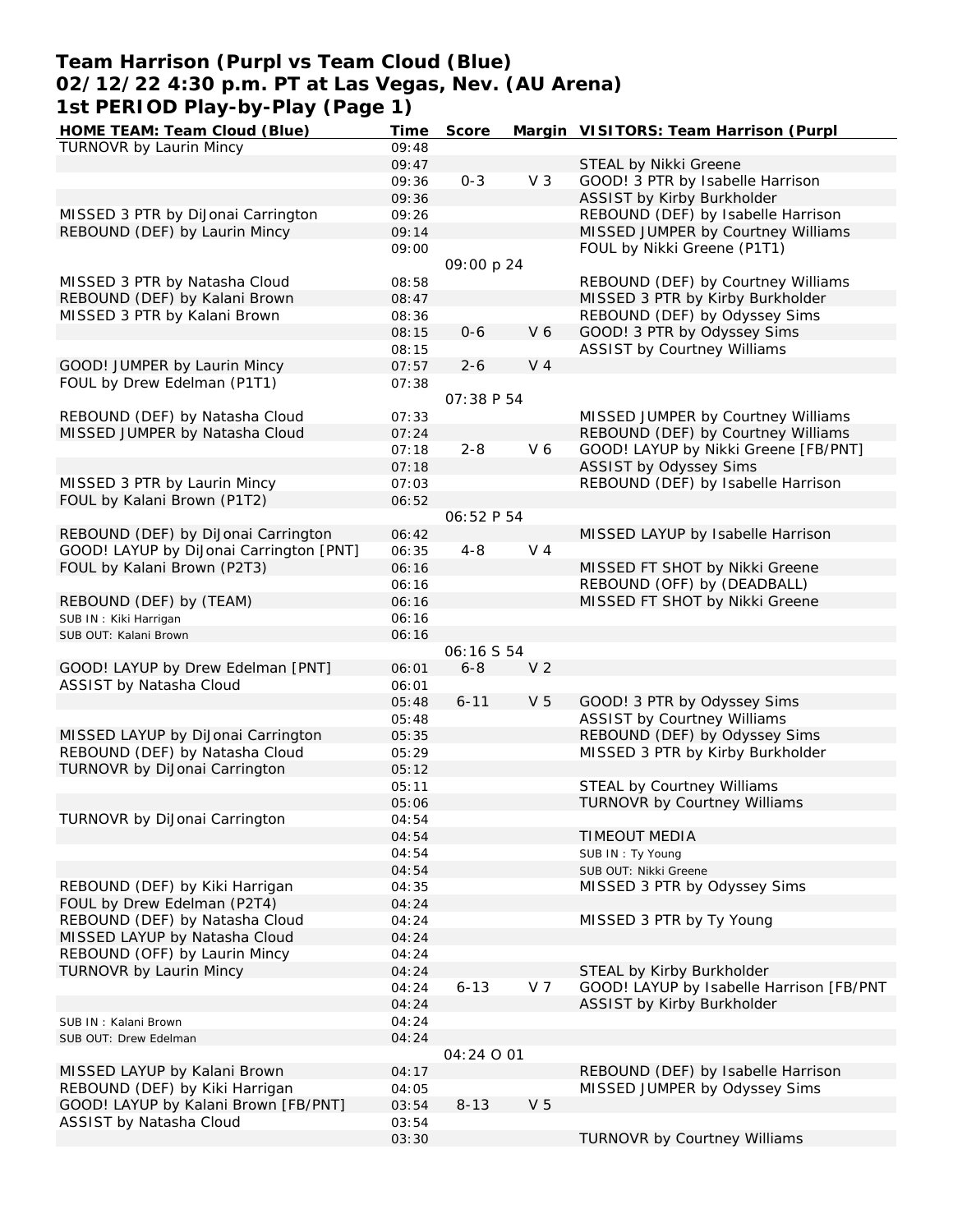# **Team Harrison (Purpl vs Team Cloud (Blue) 02/12/22 4:30 p.m. PT at Las Vegas, Nev. (AU Arena) 1st PERIOD Play-by-Play (Page 2)**

| HOME TEAM: Team Cloud (Blue)        | Time  | Score      |                | Margin VISITORS: Team Harrison (Purpl  |
|-------------------------------------|-------|------------|----------------|----------------------------------------|
| STEAL by DiJonai Carrington         | 03:29 |            |                |                                        |
| MISSED LAYUP by DiJonai Carrington  | 03:23 |            |                | REBOUND (DEF) by Courtney Williams     |
|                                     | 03:17 | $8 - 15$   | V 7            | GOOD! LAYUP by Odyssey Sims [FB/PNT]   |
|                                     | 03:17 |            |                | ASSIST by Kirby Burkholder             |
| MISSED 3 PTR by Laurin Mincy        | 02:56 |            |                | REBOUND (DEF) by Kirby Burkholder      |
|                                     | 02:36 | $8 - 17$   | V <sub>9</sub> | GOOD! LAYUP by Isabelle Harrison [PNT] |
|                                     | 02:36 |            |                | ASSIST by Courtney Williams            |
| GOOD! 3 PTR by DiJonai Carrington   | 02:29 | $11 - 17$  | V <sub>6</sub> |                                        |
| ASSIST by Natasha Cloud             | 02:29 |            |                |                                        |
| REBOUND (DEF) by Natasha Cloud      | 02:08 |            |                | MISSED LAYUP by Ty Young               |
| SUB OUT: Kiki Harrigan              | 02:00 |            |                | SUB IN: Nikki Greene                   |
| SUB OUT: Laurin Mincy               | 02:00 |            |                | SUB IN: Toccara Ross                   |
|                                     | 02:00 |            |                | SUB OUT: Ty Young                      |
|                                     | 02:00 |            |                | SUB OUT: Isabelle Harrison             |
|                                     |       | 02:01 P 01 |                |                                        |
| GOOD! FT SHOT by DiJonai Carrington | 01:57 | $12 - 17$  | V <sub>5</sub> | FOUL by Toccara Ross (P1T2)            |
| GOOD! FT SHOT by DiJonai Carrington | 01:57 | $13 - 17$  | $V_4$          |                                        |
| SUB IN: CC Andrews                  | 01:57 |            |                |                                        |
| SUB IN: Laurin Mincy                | 01:57 |            |                |                                        |
|                                     |       | 01:57S41   |                |                                        |
|                                     | 01:33 |            |                | <b>TURNOVR by Toccara Ross</b>         |
| STEAL by Kalani Brown               | 01:31 |            |                |                                        |
| GOOD! LAYUP by Kalani Brown [PNT]   | 01:21 | $15 - 17$  | V <sub>2</sub> |                                        |
| ASSIST by Natasha Cloud             | 01:21 |            |                |                                        |
| REBOUND (DEF) by Kalani Brown       | 00:57 |            |                | MISSED LAYUP by Odyssey Sims           |
| MISSED JUMPER by Kalani Brown       | 00:43 |            |                | REBOUND (DEF) by Courtney Williams     |

Team Harrison (Purpl 17, Team Cloud (Blue) 15

|                                              | Off          | 2nd | Fast |              |                         |
|----------------------------------------------|--------------|-----|------|--------------|-------------------------|
| 1st period-only Paint T/O Chance Break Bench |              |     |      |              |                         |
| Team Harrison (Purpl 8                       | $5 \qquad 0$ |     |      | $6 \qquad 0$ | Score tied - 0 times.   |
| Team Cloud (Blue) 8 2 0                      |              |     |      |              | Lead changed - 0 times. |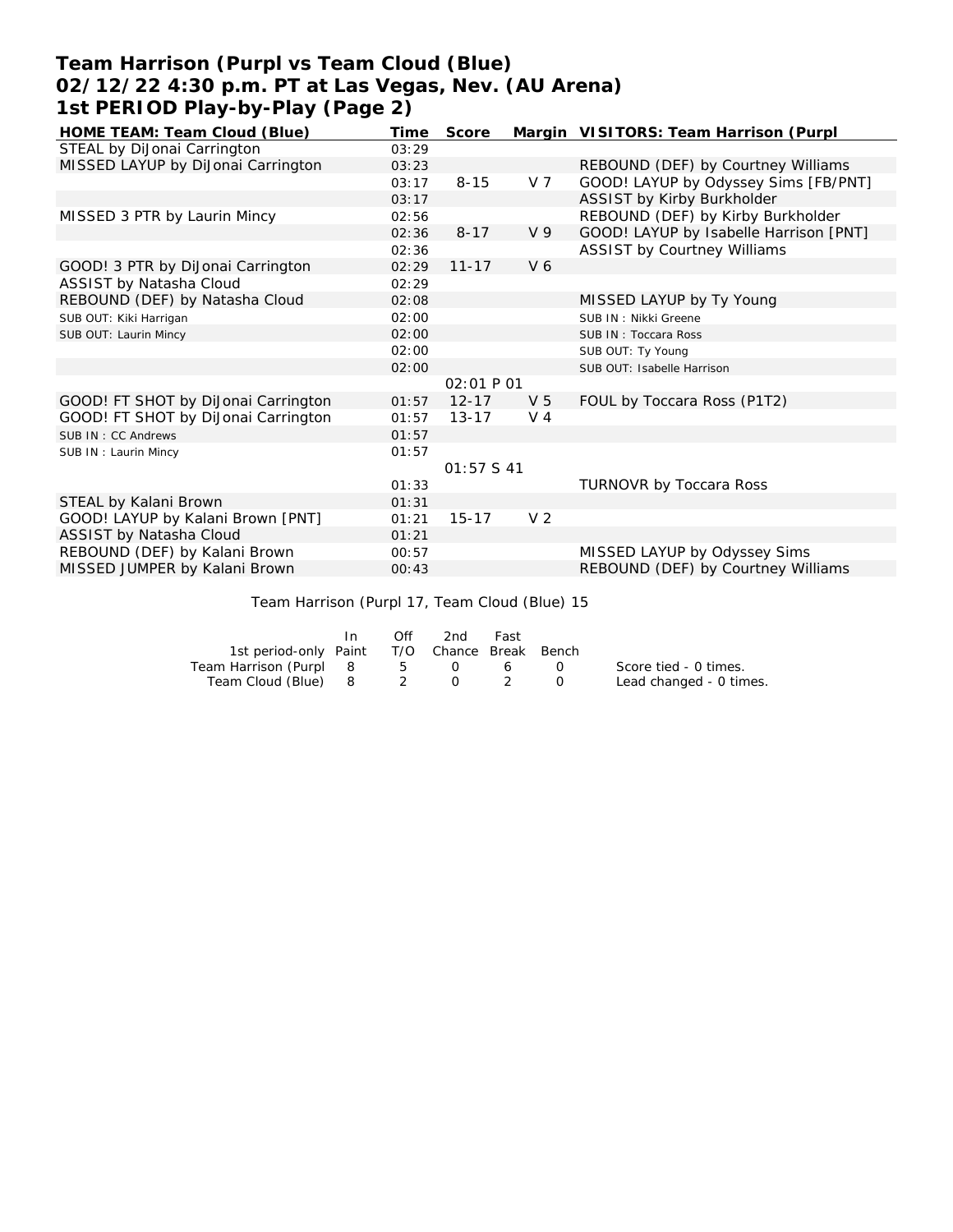# **Team Harrison (Purpl vs Team Cloud (Blue) 02/12/22 4:30 p.m. PT at Las Vegas, Nev. (AU Arena) 2nd PERIOD Play-by-Play (Page 1)**

| HOME TEAM: Team Cloud (Blue)        | Time  | Score       |                | Margin VISITORS: Team Harrison (Purpl |
|-------------------------------------|-------|-------------|----------------|---------------------------------------|
| SUB IN: CC Andrews                  | 10:00 |             |                | SUB IN: Briahanna Jackson             |
| SUB OUT: Drew Edelman               | 10:00 |             |                | SUB IN: Toccara Ross                  |
|                                     | 10:00 |             |                | SUB IN: Ty Young                      |
|                                     | 10:00 |             |                | SUB OUT: Kirby Burkholder             |
|                                     | 10:00 |             |                | SUB OUT: Courtney Williams            |
|                                     | 10:00 |             |                | SUB OUT: Isabelle Harrison            |
|                                     | 09:47 | $15 - 19$   | $V_4$          | GOOD! JUMPER by Ty Young              |
| GOOD! LAYUP by Kalani Brown [PNT]   | 09:28 | $17 - 19$   | V <sub>2</sub> |                                       |
| ASSIST by Natasha Cloud             | 09:28 |             |                |                                       |
|                                     | 09:21 |             |                | TURNOVR by Odyssey Sims               |
| STEAL by Natasha Cloud              | 09:03 |             |                |                                       |
| MISSED 3 PTR by DiJonai Carrington  | 09:00 |             |                |                                       |
| REBOUND (OFF) by Kalani Brown       | 09:00 |             |                |                                       |
| GOOD! LAYUP by Kalani Brown [PNT]   | 08:54 | 19-19       | T <sub>1</sub> |                                       |
|                                     | 08:50 | $19 - 21$   | V <sub>2</sub> | GOOD! JUMPER by Odyssey Sims          |
| MISSED JUMPER by CC Andrews         | 08:37 |             |                |                                       |
|                                     |       |             |                | REBOUND (DEF) by (TEAM)               |
|                                     | 08:35 |             |                | SUB IN : Marjorie Butler              |
|                                     | 08:35 |             |                | SUB OUT: Odyssey Sims                 |
|                                     | 08:19 | 19-23       | $V_4$          | GOOD! JUMPER by Toccara Ross          |
| GOOD! LAYUP by CC Andrews [PNT]     | 08:07 | $21 - 23$   | V <sub>2</sub> |                                       |
| SUB IN: Drew Edelman                | 07:58 |             |                | SUB IN: Isabelle Harrison             |
| SUB OUT: Kalani Brown               | 07:58 |             |                | SUB OUT: Nikki Greene                 |
|                                     | 07:46 |             |                | TURNOVR by Marjorie Butler            |
| STEAL by CC Andrews                 | 07:45 |             |                |                                       |
|                                     | 07:44 |             |                | FOUL by Marjorie Butler (P1T3)        |
|                                     |       | 07:44P63    |                |                                       |
|                                     | 07:28 |             |                | REBOUND (OFF) by Briahanna Jackson    |
| TURNOVR by Natasha Cloud            | 07:26 |             |                |                                       |
| FOUL by Natasha Cloud (P1T5)        | 07:26 |             |                |                                       |
|                                     | 07:09 |             |                | SUB IN: Courtney Williams             |
|                                     | 07:09 |             |                | SUB OUT: Marjorie Butler              |
|                                     |       | 07:18 P 09  |                |                                       |
|                                     |       | 07:18 0 88  |                |                                       |
|                                     | 07:07 |             |                | TURNOVR by Briahanna Jackson          |
| STEAL by DiJonai Carrington         | 07:06 |             |                |                                       |
| MISSED LAYUP by DiJonai Carrington  | 07:03 |             |                | REBOUND (DEF) by (TEAM)               |
| REBOUND (DEF) by Drew Edelman       | 06:48 |             |                | MISSED JUMPER by Ty Young             |
| GOOD! FT SHOT by Natasha Cloud      | 06:35 | $22 - 23$   | V <sub>1</sub> | FOUL by Toccara Ross (P2T4)           |
|                                     | 06:35 |             |                |                                       |
| GOOD! FT SHOT by Natasha Cloud      |       | $23 - 23$   | T <sub>2</sub> |                                       |
|                                     |       | 06:35 S 09  |                |                                       |
|                                     | 06:26 | 23-25       | V <sub>2</sub> | GOOD! JUMPER by Courtney Williams     |
| TURNOVR by DiJonai Carrington       | 06:10 |             |                |                                       |
|                                     | 06:08 |             |                | STEAL by Toccara Ross                 |
| REBOUND (DEF) by Laurin Mincy       | 06:05 |             |                | MISSED JUMPER by Courtney Williams    |
| GOOD! JUMPER by Drew Edelman        | 05:51 | $25 - 25$   | T <sub>3</sub> |                                       |
| ASSIST by Natasha Cloud             | 05:51 |             |                |                                       |
|                                     | 05:38 | $25 - 28$   | V <sub>3</sub> | GOOD! 3 PTR by Courtney Williams      |
|                                     | 05:38 |             |                | ASSIST by Briahanna Jackson           |
| GOOD! JUMPER by DiJonai Carrington  | 05:27 | $27 - 28$   | V <sub>1</sub> |                                       |
| FOUL by Natasha Cloud (P2T6)        | 05:12 |             |                | MISSED FT SHOT by Courtney Williams   |
|                                     | 05:12 |             |                | REBOUND (OFF) by (DEADBALL)           |
|                                     | 05:12 |             |                | MISSED FT SHOT by Courtney Williams   |
|                                     | 05:12 |             |                | REBOUND (OFF) by Courtney Williams    |
|                                     | 05:12 |             |                | SUB IN: Kirby Burkholder              |
|                                     | 05:12 |             |                | SUB OUT: Toccara Ross                 |
|                                     |       | 05:12 \$ 10 |                |                                       |
| REBOUND (DEF) by DiJonai Carrington | 04:58 |             |                | MISSED JUMPER by Courtney Williams    |
|                                     | 04:49 |             |                | FOUL by Briahanna Jackson (P1T5)      |
|                                     |       |             |                |                                       |
| TIMEOUT MEDIA                       | 04:49 |             |                |                                       |
| SUB IN: Kiki Harrigan               | 04:49 |             |                | SUB IN: Odyssey Sims                  |
| SUB OUT: CC Andrews                 | 04:49 |             |                | SUB OUT: Briahanna Jackson            |
|                                     |       | 04:49 P 41  |                |                                       |
| MISSED LAYUP by Laurin Mincy        | 04:37 |             |                |                                       |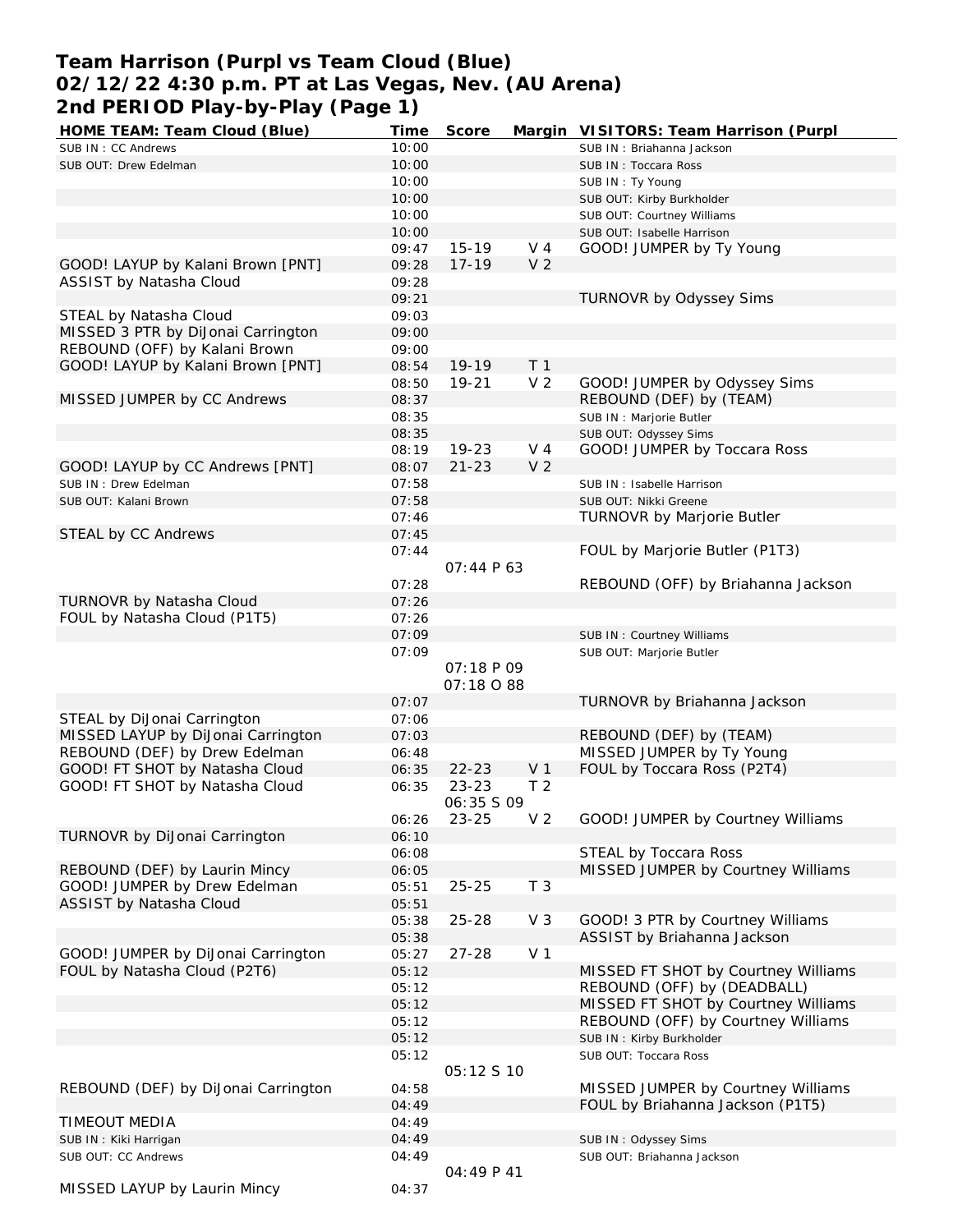# **Team Harrison (Purpl vs Team Cloud (Blue) 02/12/22 4:30 p.m. PT at Las Vegas, Nev. (AU Arena) 2nd PERIOD Play-by-Play (Page 2)**

| HOME TEAM: Team Cloud (Blue)            | Time  | Score             |                | Margin VISITORS: Team Harrison (Purpl |
|-----------------------------------------|-------|-------------------|----------------|---------------------------------------|
|                                         | 04:37 |                   |                | REBOUND (DEF) by Courtney Williams    |
|                                         | 04:24 | $27 - 30$         | V <sub>3</sub> | GOOD! JUMPER by Ty Young              |
| GOOD! LAYUP by Drew Edelman [PNT]       | 04:09 | 29-30             | V <sub>1</sub> |                                       |
| ASSIST by Natasha Cloud                 | 04:09 |                   |                |                                       |
|                                         | 03:46 |                   |                | TURNOVR by Odyssey Sims               |
| STEAL by Kiki Harrigan                  | 03:45 |                   |                |                                       |
| GOOD! FT SHOT by DiJonai Carrington     | 03:41 | $30 - 30$         | T 4            | FOUL by Courtney Williams (P1T6)      |
| GOOD! FT SHOT by DiJonai Carrington     | 03:41 | $31 - 30$         | H <sub>1</sub> |                                       |
|                                         |       | 03:41 S 41        |                |                                       |
| REBOUND (DEF) by Natasha Cloud          | 03:33 |                   |                | MISSED JUMPER by Courtney Williams    |
| GOOD! 3 PTR by Laurin Mincy             | 03:25 | $34 - 30$         | H 4            |                                       |
| ASSIST by Natasha Cloud                 | 03:25 |                   |                |                                       |
|                                         | 03:20 |                   |                | TIMEOUT 30sec                         |
|                                         | 03:20 |                   |                | SUB IN: Nikki Greene                  |
|                                         | 03:20 |                   |                | SUB OUT: Isabelle Harrison            |
|                                         |       |                   | H <sub>1</sub> | GOOD! 3 PTR by Odyssey Sims           |
|                                         | 03:06 | $34 - 33$         |                |                                       |
| MISSED LAYUP by Natasha Cloud           | 02:53 |                   |                | REBOUND (DEF) by Nikki Greene         |
|                                         | 02:43 | $34 - 35$         | V <sub>1</sub> | GOOD! LAYUP by Ty Young [PNT]         |
|                                         | 02:43 |                   |                | <b>ASSIST by Courtney Williams</b>    |
| MISSED LAYUP by Drew Edelman            | 02:15 |                   |                | REBOUND (DEF) by Courtney Williams    |
| FOUL by Drew Edelman (P3T7)             | 02:01 | $34 - 36$         | V <sub>2</sub> | GOOD! FT SHOT by Nikki Greene         |
|                                         | 02:01 | $34 - 37$         | V <sub>3</sub> | GOOD! FT SHOT by Nikki Greene         |
| SUB IN: Kalani Brown                    | 02:01 |                   |                |                                       |
| SUB OUT: Drew Edelman                   | 02:01 |                   |                |                                       |
|                                         |       | <i>02:01 S 54</i> |                |                                       |
| MISSED LAYUP by DiJonai Carrington      | 01:38 |                   |                |                                       |
| REBOUND (OFF) by DiJonai Carrington     | 01:38 |                   |                |                                       |
| GOOD! LAYUP by DiJonai Carrington [PNT] | 01:33 | $36 - 37$         | V <sub>1</sub> |                                       |
| REBOUND (DEF) by Laurin Mincy           | 01:17 |                   |                | MISSED 3 PTR by Odyssey Sims          |
| MISSED LAYUP by Laurin Mincy            | 01:05 |                   |                | <b>BLOCK by Courtney Williams</b>     |
| REBOUND (OFF) by (TEAM)                 | 01:05 |                   |                |                                       |
| TURNOVR by Natasha Cloud                | 01:04 |                   |                |                                       |
|                                         | 01:03 |                   |                | STEAL by Nikki Greene                 |
| FOUL by DiJonai Carrington (P1T8)       | 00:58 | $36 - 38$         | V <sub>2</sub> | GOOD! FT SHOT by Odyssey Sims         |
|                                         | 00:58 | $36 - 39$         | V <sub>3</sub> | GOOD! FT SHOT by Odyssey Sims         |
|                                         |       | 00:58 S 99        |                |                                       |
| MISSED 3 PTR by Kiki Harrigan           | 00:42 |                   |                |                                       |
| REBOUND (OFF) by Kalani Brown           | 00:42 |                   |                |                                       |
| GOOD! FT SHOT by Kalani Brown           | 00:38 | $37 - 39$         | V <sub>2</sub> | FOUL by Odyssey Sims (P1T7)           |
| GOOD! FT SHOT by Kalani Brown           | 00:38 | 38-39             | V <sub>1</sub> |                                       |
|                                         |       | 00:38 P 24        |                |                                       |
|                                         |       |                   |                | MISSED JUMPER by Nikki Greene         |
|                                         | 00:18 |                   | T 5            | FOUL by Courtney Williams (P2T8)      |
| GOOD! FT SHOT by Natasha Cloud          | 00:15 | 39-39             |                |                                       |
| GOOD! FT SHOT by Natasha Cloud          | 00:15 | 40-39             | H <sub>1</sub> |                                       |
|                                         |       | 00:15 P 09        |                |                                       |
|                                         | 00:09 |                   |                | MISSED 3 PTR by Odyssey Sims          |
|                                         | 00:09 |                   |                | REBOUND (OFF) by Courtney Williams    |
|                                         |       | 07:26 0 88        |                |                                       |

Team Cloud (Blue) 40, Team Harrison (Purpl 39

|                                              | In. | Off | 2nd | Fast |                         |
|----------------------------------------------|-----|-----|-----|------|-------------------------|
| 2nd period-only Paint T/O Chance Break Bench |     |     |     |      |                         |
| Team Harrison (Purpl 2 2 0                   |     |     |     |      | Score tied - 5 times.   |
| Team Cloud (Blue) 10                         |     |     | 4 6 |      | Lead changed - 3 times. |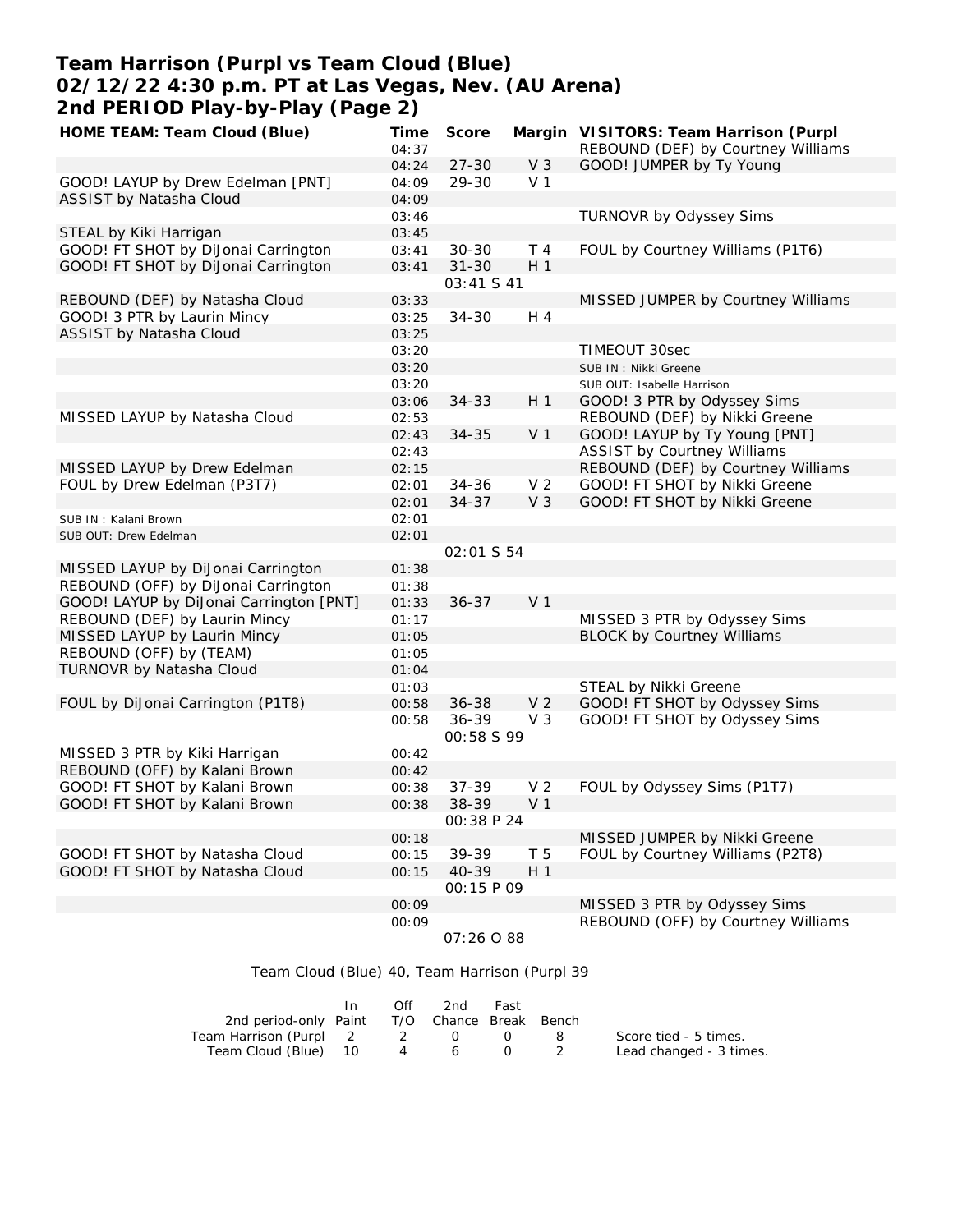## **Team Harrison (Purpl vs Team Cloud (Blue) 02/12/22 4:30 p.m. PT at Las Vegas, Nev. (AU Arena) 3rd PERIOD Play-by-Play (Page 1)**

| HOME TEAM: Team Cloud (Blue)        | Time  | Score       |                | Margin VISITORS: Team Harrison (Purpl  |
|-------------------------------------|-------|-------------|----------------|----------------------------------------|
|                                     | 09:45 |             |                | MISSED 3 PTR by Odyssey Sims           |
|                                     | 09:45 |             |                | REBOUND (OFF) by Kirby Burkholder      |
| FOUL by Natasha Cloud (P3T1)        | 09:28 |             |                |                                        |
|                                     |       | 09:28 P 20  |                |                                        |
| FOUL by DiJonai Carrington (P2T2)   | 09:21 | $40 - 40$   | T 6            | GOOD! FT SHOT by Isabelle Harrison     |
|                                     | 09:21 | $40 - 41$   | V <sub>1</sub> | GOOD! FT SHOT by Isabelle Harrison     |
|                                     |       | 09:21 S 02  |                |                                        |
| MISSED LAYUP by DiJonai Carrington  | 09:08 |             |                | REBOUND (DEF) by Odyssey Sims          |
|                                     | 09:00 |             |                | MISSED JUMPER by Odyssey Sims          |
|                                     | 09:00 |             |                | REBOUND (OFF) by Kirby Burkholder      |
|                                     | 08:55 | $40 - 43$   | V <sub>3</sub> | GOOD! JUMPER by Odyssey Sims           |
| TURNOVR by Laurin Mincy             | 08:33 |             |                |                                        |
|                                     | 08:32 |             |                | STEAL by Isabelle Harrison             |
| REBOUND (DEF) by Kalani Brown       | 08:25 |             |                | MISSED LAYUP by Courtney Williams      |
| MISSED 3 PTR by DiJonai Carrington  | 08:03 |             |                | REBOUND (DEF) by Odyssey Sims          |
|                                     | 07:45 | $40 - 45$   | V <sub>5</sub> | GOOD! JUMPER by Kirby Burkholder       |
|                                     |       |             |                |                                        |
| MISSED LAYUP by DiJonai Carrington  | 07:23 |             |                | <b>BLOCK by Nikki Greene</b>           |
| REBOUND (OFF) by (TEAM)             | 07:23 |             |                |                                        |
| MISSED LAYUP by DiJonai Carrington  | 07:20 |             |                | <b>BLOCK by Courtney Williams</b>      |
|                                     | 07:18 |             |                | REBOUND (DEF) by Odyssey Sims          |
| FOUL by DiJonai Carrington (P3T3)   | 07:15 |             |                |                                        |
|                                     |       | O7:15 P 99  |                |                                        |
| REBOUND (DEF) by DiJonai Carrington | 07:07 |             |                | MISSED LAYUP by Nikki Greene           |
| GOOD! FT SHOT by DiJonai Carrington | 07:02 | $41 - 45$   | V <sub>4</sub> | FOUL by Kirby Burkholder (P1T1)        |
| GOOD! FT SHOT by DiJonai Carrington | 07:02 | $42 - 45$   | V <sub>3</sub> |                                        |
|                                     |       | 07:02 \$ 41 |                |                                        |
|                                     | 06:47 | $42 - 47$   | V <sub>5</sub> | GOOD! JUMPER by Courtney Williams      |
|                                     | 06:46 |             |                | ASSIST by Isabelle Harrison            |
| MISSED LAYUP by Kalani Brown        | 06:21 |             |                | REBOUND (DEF) by Nikki Greene          |
|                                     | 06:05 |             |                | MISSED JUMPER by Courtney Williams     |
|                                     | 06:05 |             |                | REBOUND (OFF) by Courtney Williams     |
|                                     | 05:59 |             |                | TURNOVR by Courtney Williams           |
| GOOD! LAYUP by Laurin Mincy [PNT]   | 05:58 | $44 - 47$   | V <sub>3</sub> |                                        |
|                                     | 05:41 | 44-50       | V6             | GOOD! 3 PTR by Kirby Burkholder        |
|                                     | 05:41 |             |                | <b>ASSIST by Courtney Williams</b>     |
| GOOD! FT SHOT by Natasha Cloud      | 05:25 | 45-50       | V <sub>5</sub> | FOUL by Isabelle Harrison (P1T2)       |
| GOOD! FT SHOT by Natasha Cloud      |       | 46-50       | V <sub>4</sub> |                                        |
|                                     | 05:25 |             |                |                                        |
| SUB IN: CC Andrews                  | 05:25 |             |                |                                        |
| SUB OUT: Laurin Mincy               | 05:25 |             |                |                                        |
|                                     |       | 05:25 S 09  |                |                                        |
|                                     | 05:04 | 46-52       | V6             | GOOD! JUMPER by Isabelle Harrison      |
|                                     | 05:04 |             |                | ASSIST by Odyssey Sims                 |
| GOOD! 3 PTR by Natasha Cloud        | 04:51 | 49-52       | V <sub>3</sub> |                                        |
|                                     | 04:20 |             |                | TIMEOUT media                          |
|                                     | 04:20 |             |                | SUB IN: Ty Young                       |
|                                     | 04:20 |             |                | SUB OUT: Nikki Greene                  |
|                                     | 04:16 | 49-54       | V <sub>5</sub> | GOOD! JUMPER by Courtney Williams      |
| TURNOVR by Drew Edelman             | 03:50 |             |                |                                        |
|                                     | 03:29 | 49-56       | V 7            | GOOD! JUMPER by Isabelle Harrison      |
|                                     | 03:29 |             |                | ASSIST by Odyssey Sims                 |
| MISSED 3 PTR by CC Andrews          | 03:13 |             |                | REBOUND (DEF) by Odyssey Sims          |
|                                     | 03:02 | 49-58       | V <sub>9</sub> | GOOD! LAYUP by Isabelle Harrison [PNT] |
| FOUL by Drew Edelman (P4T4)         | 03:02 | 49-59       | V 10           | GOOD! FT SHOT by Isabelle Harrison     |
| SUB IN: Kiki Harrigan               | 03:02 |             |                |                                        |
| SUB IN: Laurin Mincy                | 03:02 |             |                |                                        |
| SUB OUT: Drew Edelman               | 03:02 |             |                |                                        |
| SUB OUT: CC Andrews                 | 03:02 |             |                |                                        |
|                                     |       | 03:02 S 02  |                |                                        |
| GOOD! LAYUP by Kiki Harrigan [PNT]  | 02:48 | 51-59       | $V_8$          |                                        |
| ASSIST by DiJonai Carrington        | 02:48 |             |                |                                        |
|                                     |       |             |                |                                        |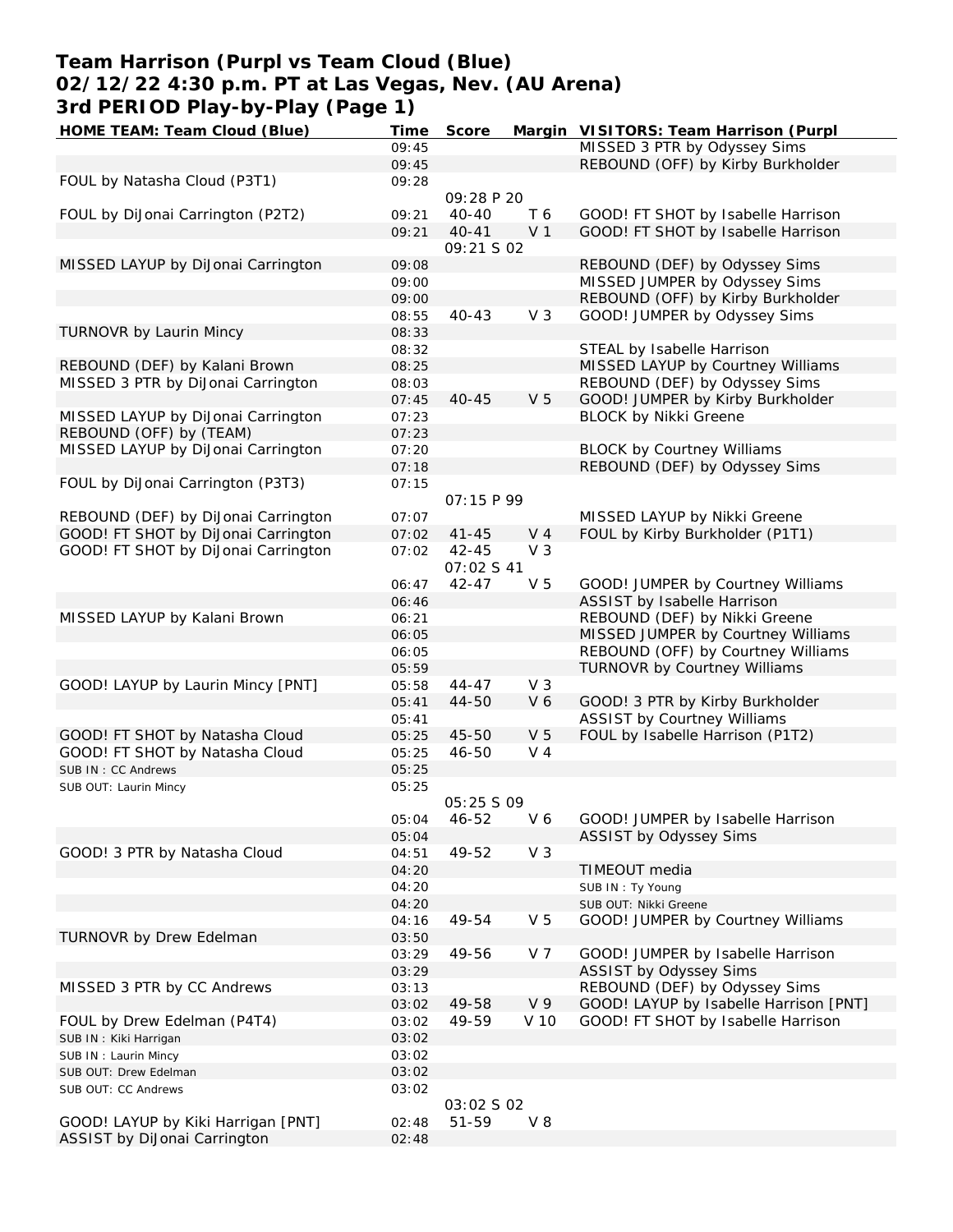## **Team Harrison (Purpl vs Team Cloud (Blue) 02/12/22 4:30 p.m. PT at Las Vegas, Nev. (AU Arena) 3rd PERIOD Play-by-Play (Page 2)**

| HOME TEAM: Team Cloud (Blue)        | Time  | Score             |                 | Margin VISITORS: Team Harrison (Purpl |
|-------------------------------------|-------|-------------------|-----------------|---------------------------------------|
| GOOD! FT SHOT by Kiki Harrigan      | 02:48 | 52-59             | V <sub>7</sub>  | FOUL by Kirby Burkholder (P2T3)       |
|                                     |       | 02:48 \$ 12       |                 |                                       |
| REBOUND (DEF) by (TEAM)             | 02:39 |                   |                 | MISSED 3 PTR by Ty Young              |
| GOOD! LAYUP by Kalani Brown [PNT]   | 02:19 | 54-59             | V <sub>5</sub>  |                                       |
|                                     | 02:11 | 54-62             | $V_8$           | GOOD! 3 PTR by Odyssey Sims           |
|                                     | 02:11 |                   |                 | ASSIST by Isabelle Harrison           |
| GOOD! LAYUP by Kalani Brown [PNT]   | 01:52 | 56-62             | V <sub>6</sub>  |                                       |
| ASSIST by Natasha Cloud             | 01:52 |                   |                 |                                       |
| FOUL TECHNCL by Natasha Cloud       | 01:49 | 56-63             | V 7             | GOOD! FT SHOT by Odyssey Sims         |
|                                     | 01:39 | 56-65             | V <sub>9</sub>  | GOOD! JUMPER by Courtney Williams     |
|                                     | 01:39 |                   |                 | ASSIST by Isabelle Harrison           |
| MISSED 3 PTR by Laurin Mincy        | 01:17 |                   |                 |                                       |
| REBOUND (OFF) by DiJonai Carrington | 01:17 |                   |                 |                                       |
| MISSED JUMPER by DiJonai Carrington | 01:12 |                   |                 | BLOCK by Isabelle Harrison            |
| REBOUND (OFF) by DiJonai Carrington | 01:09 |                   |                 |                                       |
| MISSED 3 PTR by Kiki Harrigan       | 01:04 |                   |                 | REBOUND (DEF) by Isabelle Harrison    |
|                                     | 00:42 | 56-67             | V <sub>11</sub> | GOOD! LAYUP by Odyssey Sims [PNT]     |
|                                     | 00:42 |                   |                 | ASSIST by Kirby Burkholder            |
| GOOD! FT SHOT by Laurin Mincy       | 00:22 | 57-67             | V <sub>10</sub> | FOUL by Kirby Burkholder (P3T4)       |
| GOOD! FT SHOT by Laurin Mincy       | 00:22 | 58-67             | V <sub>9</sub>  |                                       |
|                                     |       | <i>00:22 S 23</i> |                 |                                       |
|                                     | 00:04 | 58-69             | V <sub>11</sub> | GOOD! JUMPER by Courtney Williams     |
|                                     |       |                   |                 |                                       |

Team Harrison (Purpl 69, Team Cloud (Blue) 58

|                                              | In 1 | Off | 2nd | Fast |                        |
|----------------------------------------------|------|-----|-----|------|------------------------|
| 3rd period-only Paint T/O Chance Break Bench |      |     |     |      |                        |
| Team Harrison (Purpl 4 2 4 0 0               |      |     |     |      | Score tied - 1 time.   |
| Team Cloud (Blue) 8 2 0 0 3                  |      |     |     |      | Lead changed - 1 time. |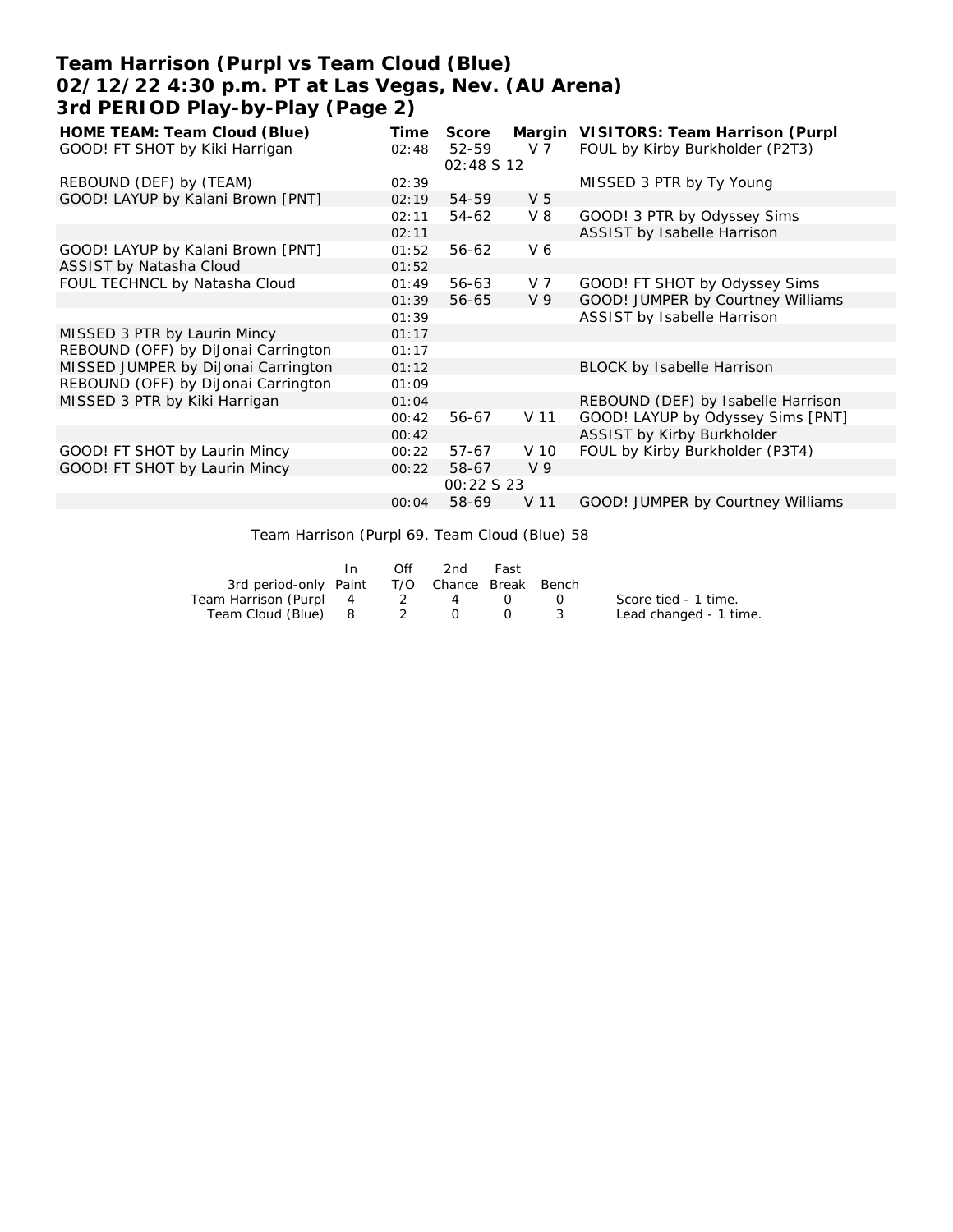# **Team Harrison (Purpl vs Team Cloud (Blue) 02/12/22 4:30 p.m. PT at Las Vegas, Nev. (AU Arena) 4th PERIOD Play-by-Play (Page 1)**

| HOME TEAM: Team Cloud (Blue)        | <u>Time</u> | Score      |                | Margin VISITORS: Team Harrison (Purpl |
|-------------------------------------|-------------|------------|----------------|---------------------------------------|
|                                     | 10:00       |            |                | SUB IN: Ty Young                      |
|                                     | 10:00       |            |                | SUB OUT: Isabelle Harrison            |
| TURNOVR by Kalani Brown             | 09:48       |            |                |                                       |
|                                     | 09:46       |            |                | STEAL by Nikki Greene                 |
|                                     | 09:42       |            |                | TURNOVR by Odyssey Sims               |
| GOOD! LAYUP by Drew Edelman [PNT]   | 09:28       | 60-69      | V <sub>9</sub> |                                       |
| ASSIST by Kalani Brown              | 09:28       |            |                |                                       |
| REBOUND (DEF) by Natasha Cloud      | 09:09       |            |                | MISSED JUMPER by Ty Young             |
|                                     |             |            | $V_8$          |                                       |
| GOOD! FT SHOT by Natasha Cloud      | 09:04       | 61-69      |                | FOUL by Nikki Greene (P2T5)           |
| GOOD! FT SHOT by Natasha Cloud      | 09:04       | 62-69      | V 7            |                                       |
|                                     |             | 09:04 S 09 |                |                                       |
|                                     | 08:42       |            |                | TURNOVR by Courtney Williams          |
| GOOD! LAYUP by Drew Edelman [PNT]   | 08:22       | 64-69      | V <sub>5</sub> |                                       |
| ASSIST by Natasha Cloud             | 08:22       |            |                |                                       |
|                                     | 08:07       | 64-71      | V 7            | GOOD! JUMPER by Odyssey Sims          |
| TURNOVR by Kalani Brown             | 07:52       |            |                |                                       |
|                                     | 07:50       |            |                | STEAL by Ty Young                     |
| REBOUND (DEF) by DiJonai Carrington | 07:45       |            |                | MISSED JUMPER by Nikki Greene         |
| GOOD! LAYUP by Kalani Brown [PNT]   | 07:36       | 66-71      | V <sub>5</sub> |                                       |
| ASSIST by DiJonai Carrington        | 07:36       |            |                |                                       |
|                                     |             |            |                |                                       |
|                                     | 07:18       | 66-73      | V 7            | GOOD! LAYUP by Odyssey Sims [PNT]     |
| FOUL by Drew Edelman (P5T5)         | 07:18       | 66-74      | $V_8$          | GOOD! FT SHOT by Odyssey Sims         |
| SUB IN: Kiki Harrigan               | 07:18       |            |                | SUB IN: Isabelle Harrison             |
| SUB OUT: Kalani Brown               | 07:18       |            |                | SUB OUT: Kirby Burkholder             |
|                                     |             | 07:18 S 99 |                |                                       |
| MISSED LAYUP by DiJonai Carrington  | 07:07       |            |                | REBOUND (DEF) by Nikki Greene         |
| REBOUND (DEF) by Drew Edelman       | 06:54       |            |                | MISSED 3 PTR by Odyssey Sims          |
| MISSED 3 PTR by Natasha Cloud       | 06:40       |            |                | REBOUND (DEF) by Courtney Williams    |
|                                     | 06:20       | 66-76      | V 10           | GOOD! LAYUP by Nikki Greene [PNT]     |
|                                     | 06:20       |            |                | <b>ASSIST by Courtney Williams</b>    |
| MISSED 3 PTR by Laurin Mincy        | 06:03       |            |                | REBOUND (DEF) by Odyssey Sims         |
|                                     |             | 66-78      | V 12           |                                       |
|                                     | 05:48       |            |                | GOOD! LAYUP by Odyssey Sims [PNT]     |
|                                     | 05:47       |            |                | ASSIST by Isabelle Harrison           |
| <b>TIMEOUT 30sec</b>                | 05:45       |            |                |                                       |
| SUB IN: CC Andrews                  | 05:45       |            |                |                                       |
| SUB IN: Kalani Brown                | 05:45       |            |                |                                       |
| SUB OUT: Drew Edelman               | 05:45       |            |                |                                       |
| SUB OUT: Laurin Mincy               | 05:45       |            |                |                                       |
| TURNOVR by Kalani Brown             | 05:24       |            |                |                                       |
|                                     | 05:22       |            |                | <b>STEAL by Courtney Williams</b>     |
|                                     | 05:16       | 66-80      | V 14           | GOOD! LAYUP by Odyssey Sims [PNT]     |
| MISSED JUMPER by Kalani Brown       | 05:03       |            |                | REBOUND (DEF) by Courtney Williams    |
|                                     | 04:36       | 66-82      | V 16           | GOOD! JUMPER by Isabelle Harrison     |
|                                     |             |            |                | ASSIST by Ty Young                    |
|                                     | 04:36       |            |                |                                       |
| MISSED JUMPER by Kiki Harrigan      | 04:11       |            |                | REBOUND (DEF) by Odyssey Sims         |
| REBOUND (DEF) by Kiki Harrigan      | 03:46       |            |                | MISSED 3 PTR by Odyssey Sims          |
| MISSED 3 PTR by DiJonai Carrington  | 03:38       |            |                |                                       |
| REBOUND (OFF) by Natasha Cloud      | 03:38       |            |                |                                       |
| GOOD! JUMPER by Natasha Cloud       | 03:33       | 68-82      | V 14           |                                       |
| ASSIST by Kalani Brown              | 03:33       |            |                |                                       |
|                                     | 03:33       |            |                | FOUL by Courtney Williams (P3T6)      |
| TIMEOUT media                       | 03:33       |            |                |                                       |
| GOOD! FT SHOT by Natasha Cloud      | 03:33       | 69-82      | V 13           |                                       |
| SUB IN : Drew Edelman               | 03:33       |            |                | SUB IN: Grace Hunter                  |
|                                     | 03:33       |            |                |                                       |
| SUB OUT: Kalani Brown               |             |            |                | SUB IN: Briahanna Jackson             |
|                                     | 03:33       |            |                | SUB OUT: Nikki Greene                 |
|                                     | 03:33       |            |                | SUB OUT: Odyssey Sims                 |
|                                     |             | 03:33 S 09 |                |                                       |
| REBOUND (DEF) by Natasha Cloud      | 03:23       |            |                | MISSED LAYUP by Isabelle Harrison     |
|                                     | 03:16       |            |                | FOUL by Grace Hunter (P1T7)           |
|                                     |             |            |                |                                       |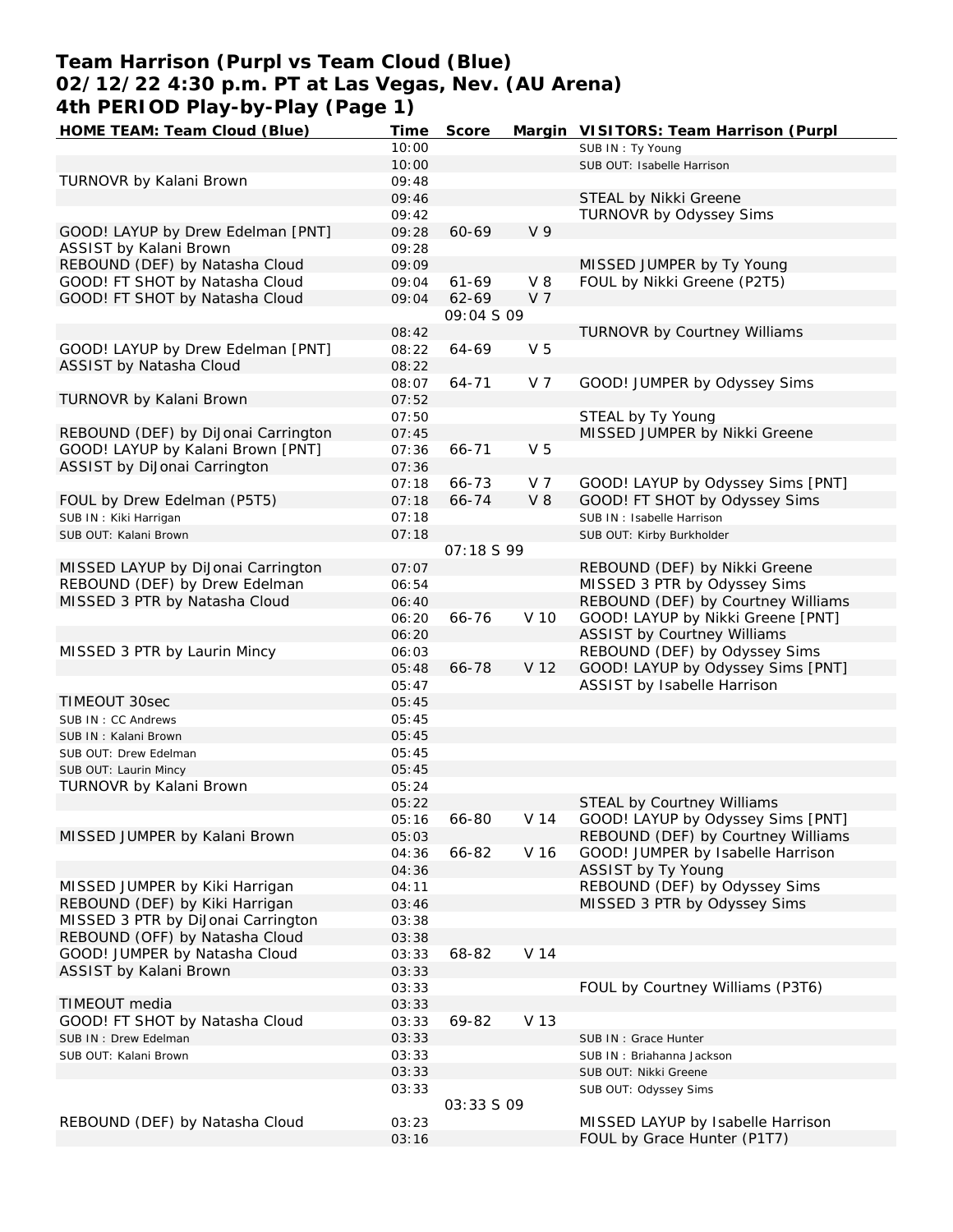## **Team Harrison (Purpl vs Team Cloud (Blue) 02/12/22 4:30 p.m. PT at Las Vegas, Nev. (AU Arena) 4th PERIOD Play-by-Play (Page 2)**

| HOME TEAM: Team Cloud (Blue)       | Time  | Score      |                 | Margin VISITORS: Team Harrison (Purpl |
|------------------------------------|-------|------------|-----------------|---------------------------------------|
| GOOD! FT SHOT by CC Andrews        | 03:16 | 70-82      | V 12            |                                       |
| GOOD! FT SHOT by CC Andrews        | 03:16 | $71 - 82$  | V <sub>11</sub> |                                       |
|                                    |       | 03:16 5 63 |                 |                                       |
| REBOUND (DEF) by Natasha Cloud     | 02:54 |            |                 | MISSED JUMPER by Courtney Williams    |
| MISSED 3 PTR by Natasha Cloud      | 02:47 |            |                 | REBOUND (DEF) by (TEAM)               |
|                                    | 02:28 | $71 - 85$  | V <sub>14</sub> | GOOD! 3 PTR by Courtney Williams      |
|                                    | 02:28 |            |                 | ASSIST by Isabelle Harrison           |
| GOOD! 3 PTR by Natasha Cloud       | 02:04 | 74-85      | V <sub>11</sub> |                                       |
| REBOUND (DEF) by Natasha Cloud     | 01:42 |            |                 | MISSED JUMPER by Grace Hunter         |
| FOUL by Drew Edelman (P6T6)        | 01:25 |            |                 |                                       |
| SUB IN: Kalani Brown               | 01:25 |            |                 |                                       |
| SUB OUT: Drew Edelman              | 01:25 |            |                 |                                       |
|                                    |       | 01:25 0 02 |                 |                                       |
| REBOUND (DEF) by CC Andrews        | 01:20 |            |                 | MISSED LAYUP by Briahanna Jackson     |
|                                    | 01:12 |            |                 | FOUL by Ty Young (P1T8)               |
|                                    |       | 01:12P63   |                 |                                       |
| GOOD! FT SHOT by Kiki Harrigan     | 01:03 | 75-85      | V 10            | FOUL by Ty Young (P2T9)               |
| GOOD! FT SHOT by Kiki Harrigan     | 01:03 | 76-85      | V <sub>9</sub>  |                                       |
|                                    |       | 01:03 P 12 |                 |                                       |
|                                    | 00:46 |            |                 | MISSED 3 PTR by Grace Hunter          |
| REBOUND (DEF) by CC Andrews        | 00:35 |            |                 |                                       |
| MISSED LAYUP by DiJonai Carrington | 00:32 |            |                 |                                       |
| REBOUND (OFF) by Kalani Brown      | 00:32 |            |                 |                                       |
| GOOD! FT SHOT by Kalani Brown      | 00:32 | 77-85      | V <sub>8</sub>  | FOUL by Ty Young (P3T10)              |
| MISSED FT SHOT by Kalani Brown     | 00:32 |            |                 |                                       |
| REBOUND (OFF) by Kiki Harrigan     | 00:32 |            |                 |                                       |
|                                    |       | 00:32 P 24 |                 |                                       |
| MISSED LAYUP by Kalani Brown       | 00:28 |            |                 | REBOUND (DEF) by Courtney Williams    |
|                                    | 00:15 |            |                 | MISSED 3 PTR by Courtney Williams     |
|                                    | 00:15 |            |                 | REBOUND (OFF) by Kirby Burkholder     |
| REBOUND (DEF) by CC Andrews        | 00:09 |            |                 | MISSED 3 PTR by Isabelle Harrison     |
| GOOD! FT SHOT by CC Andrews        | 00:04 | 78-85      | V <sub>7</sub>  | FOUL by Kirby Burkholder (P4T11)      |
| GOOD! FT SHOT by CC Andrews        | 00:04 | 79-85      | V6              |                                       |
|                                    | 00:04 |            |                 | SUB IN: Nikki Greene                  |
|                                    | 00:04 |            |                 | SUB OUT: Isabelle Harrison            |
|                                    |       | 00:04 P 63 |                 |                                       |

Team Harrison (Purpl 85, Team Cloud (Blue) 79

|                                              | In. | Off      | 2nd | Fast |                                               |                         |
|----------------------------------------------|-----|----------|-----|------|-----------------------------------------------|-------------------------|
| 4th period-only Paint T/O Chance Break Bench |     |          |     |      |                                               |                         |
| Team Harrison (Purpl 8                       |     | 2 0      |     |      | $\left( \begin{array}{c} \end{array} \right)$ | Score tied - 0 times.   |
| Team Cloud (Blue) 6                          |     | $\sim$ 4 |     |      |                                               | Lead changed - 0 times. |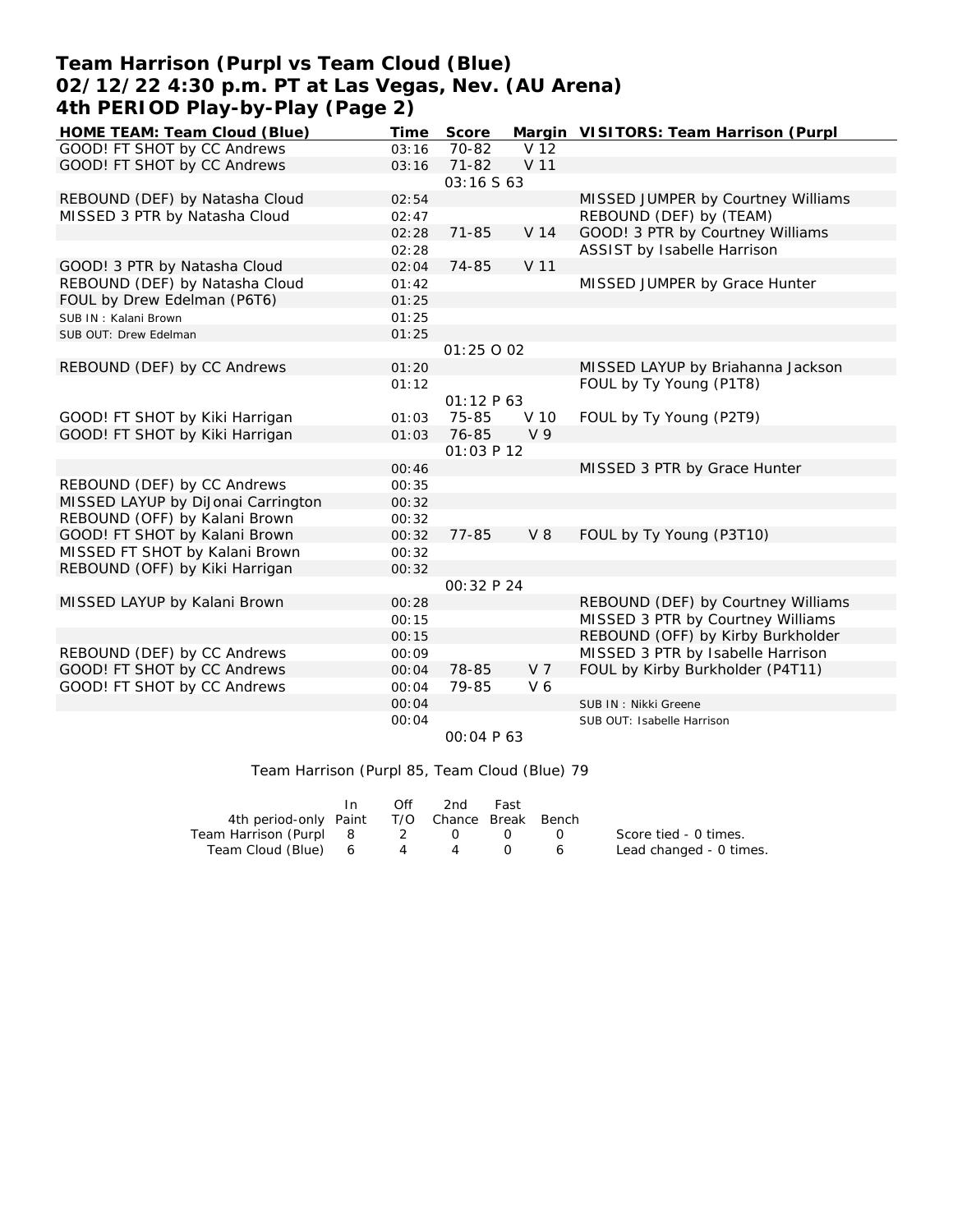### **Official Basketball Box Score -- 1st Period-Only Team Harrison (Purpl vs Team Cloud (Blue) 02/12/22 4:30 p.m. PT at Las Vegas, Nev. (AU Arena)**

**Team Harrison (Purpl 17**

|    |                          |         | Total    | $3-Ptr$  |         |             | Rebounds      |                |               |                |         |                  |            |     |          |
|----|--------------------------|---------|----------|----------|---------|-------------|---------------|----------------|---------------|----------------|---------|------------------|------------|-----|----------|
| ## | Player                   |         | FG-FGA   | $FG-FGA$ | FT-FTA  | Off Def Tot |               |                | PF            | TP             | A       | TO               | <b>BIK</b> | Stl | Min      |
| 02 | <b>Isabelle Harrison</b> | $\star$ | $3 - 4$  | 1-1      | $0 - 0$ | O           | 3             | 3              | O             |                |         | $\left( \right)$ | O          | 0   | 8        |
| 10 | <b>Courtney Williams</b> | $\star$ | $0 - 2$  | $0 - 0$  | $0 - 0$ | O           | 4             | $\overline{4}$ | $\Omega$      | $\Omega$       | 3       | $\mathcal{P}$    | $\Omega$   |     | 10       |
| 20 | Kirby Burkholder         | $\star$ | $0 - 2$  | $0 - 2$  | $O - O$ | O           |               | 1              | 0             | 0              | 3       | Ω                | 0          |     | 10       |
| 54 | Nikki Greene             | $\star$ | $1 - 1$  | $0 - 0$  | $0 - 2$ | O           | 0             | $\Omega$       |               | $\overline{2}$ | $\circ$ | O                | $\Omega$   |     |          |
| 99 | <b>Odyssey Sims</b>      | $\star$ | $3 - 6$  | $2 - 3$  | $0 - 0$ | O           | $\mathcal{P}$ | $\overline{2}$ | 0             | 8              |         | Ο                | 0          | 0   | 10       |
| 01 | Ty Young                 |         | $0 - 2$  | $O - 1$  | $0 - 0$ | 0           | 0             | $\overline{O}$ | $\Omega$      | O              | $\circ$ | $\Omega$         | $\Omega$   | 0   | 2        |
| 40 | Toccara Ross             |         | $0-0$    | $O-O$    | $0 - 0$ | $\Omega$    | $\Omega$      | 0              |               | 0              | O       |                  | $\Omega$   | 0   | 2        |
|    | Team                     |         |          |          |         | O           | $\Omega$      | $\Omega$       |               |                |         |                  |            |     |          |
|    | Totals                   |         | $7 - 17$ | $3 - 7$  | $0 - 2$ | 0           | 10            | 10             | $\mathcal{P}$ | 7              |         | 3                | 0          | 3   |          |
|    | FG %: 7-17<br>41.2%      |         |          |          |         |             |               |                |               |                |         |                  |            |     | Deadball |

| FG $\%$ : | 7-17    | 41.2%   |
|-----------|---------|---------|
| $3FG \%$  | $3 - 7$ | 42.9%   |
| FT %:     | 0-2     | $0.0\%$ |

### **Team Cloud (Blue) 15**

|    |                                                                                            |         | Total    | $3-Ptr$              |         |                | Rebounds       |                 |                |                 |                |               |                |                |                           |
|----|--------------------------------------------------------------------------------------------|---------|----------|----------------------|---------|----------------|----------------|-----------------|----------------|-----------------|----------------|---------------|----------------|----------------|---------------------------|
| ## | Player                                                                                     |         |          | FG-FGA FG-FGA FT-FTA |         | Off Def Tot    |                |                 | PF             | ΤP              | A              | TO            | Blk            | StII           | Min                       |
| 08 | Drew Edelman                                                                               | $\star$ | 1-1      | $0 - 0$              | $0 - 0$ | Ο              | 0              | 0               | 2              | 2               | Ο              | O             | Ő              |                | 5                         |
| 09 | Natasha Cloud                                                                              | $\star$ | $0 - 3$  | $O - 1$              | $0 - 0$ | $\overline{O}$ | $\overline{4}$ | 4               | 0              | 0               | 4              | 0             | 0              | 0              | 10                        |
| 23 | Laurin Mincy                                                                               | $\star$ | $1 - 3$  | $0 - 2$              | $0 - 0$ |                |                | 2               | Ο              | $\overline{2}$  | 0              | 2             | $\circ$        | 0              | 9                         |
| 24 | Kalani Brown                                                                               | $\star$ | $2 - 5$  | $O - 1$              | $0-0$   | $\overline{O}$ | $\overline{2}$ | $\overline{2}$  | $\overline{2}$ | 4               | $\Omega$       | $\Omega$      | $\Omega$       |                | 8                         |
| 41 | DiJonai Carrington                                                                         | $\star$ | $2 - 5$  | $1 - 2$              | $2 - 2$ | O              |                | 1               | 0              | 7               | 0              | $\mathcal{D}$ | $\Omega$       |                | 10                        |
| 12 | Kiki Harrigan                                                                              |         | $0 - 0$  | $0 - 0$              | $0 - 0$ | $\overline{O}$ | 2              | $\overline{2}$  | $\overline{O}$ | $\overline{O}$  | $\overline{O}$ | O             | $\overline{O}$ | O              | 4                         |
| 63 | <b>CC Andrews</b>                                                                          |         | $0 - 0$  | $0-0$                | $0-0$   | 0              | Ω              | 0               | Ω              | 0               | Ω              | ∩             | Ω              |                |                           |
|    | Team                                                                                       |         |          |                      |         | 0              |                | 1               |                |                 |                |               |                |                |                           |
|    | <b>Totals</b>                                                                              |         | $6 - 17$ | $1 - 6$              | $2 - 2$ |                |                | 12 <sub>1</sub> | 4              | 15 <sub>l</sub> | 4              | 4             | O              | $\overline{2}$ |                           |
|    | FG $%$ :<br>35.3%<br>$6 - 17$<br>3FG %:<br>16.7%<br>$1 - 6$<br>$FT$ %:<br>$2 - 2$<br>100.0 |         |          |                      |         |                |                |                 |                |                 |                |               |                |                | Deadball<br>Rebounds<br>0 |

Officials: Josh Reed, Amir Ebrahimi, Brit White Technical fouls: Team Harrison (Purpl-None. Team Cloud (Blue)-None. Attendance:

| Score by periods     | 1st                           | 2nd | 3rd | 4th | $\tau$ otal |        | In    | Off | 2no    | Fast         |
|----------------------|-------------------------------|-----|-----|-----|-------------|--------|-------|-----|--------|--------------|
| Team Harrison (Purpl |                               |     |     |     |             | Points | Paint | T/O | Chance | <b>Break</b> |
| Cloud (Blue)<br>Геаm | ∽<br>$\overline{\phantom{0}}$ |     |     |     |             | 96     |       |     |        |              |

Last FG - 97 1st-02:36, 96 1st-01:21.

Largest lead - 97 by 9 1st-02:36, 96 None.

97 led for 39:36. 96 led for 00:00. Game was tied for -9:-36.

|        | In. | ∩ff | 2nd Fast                     |   |                  |
|--------|-----|-----|------------------------------|---|------------------|
| Points |     |     | Paint T/O Chance Break Bench |   |                  |
| 97     | x   | Б.  | $\cup$                       | 6 | $\left( \right)$ |
| 96     |     |     | n                            |   | $\cap$           |

Rebounds 1

Score tied - 0 times. Lead changed - 0 times.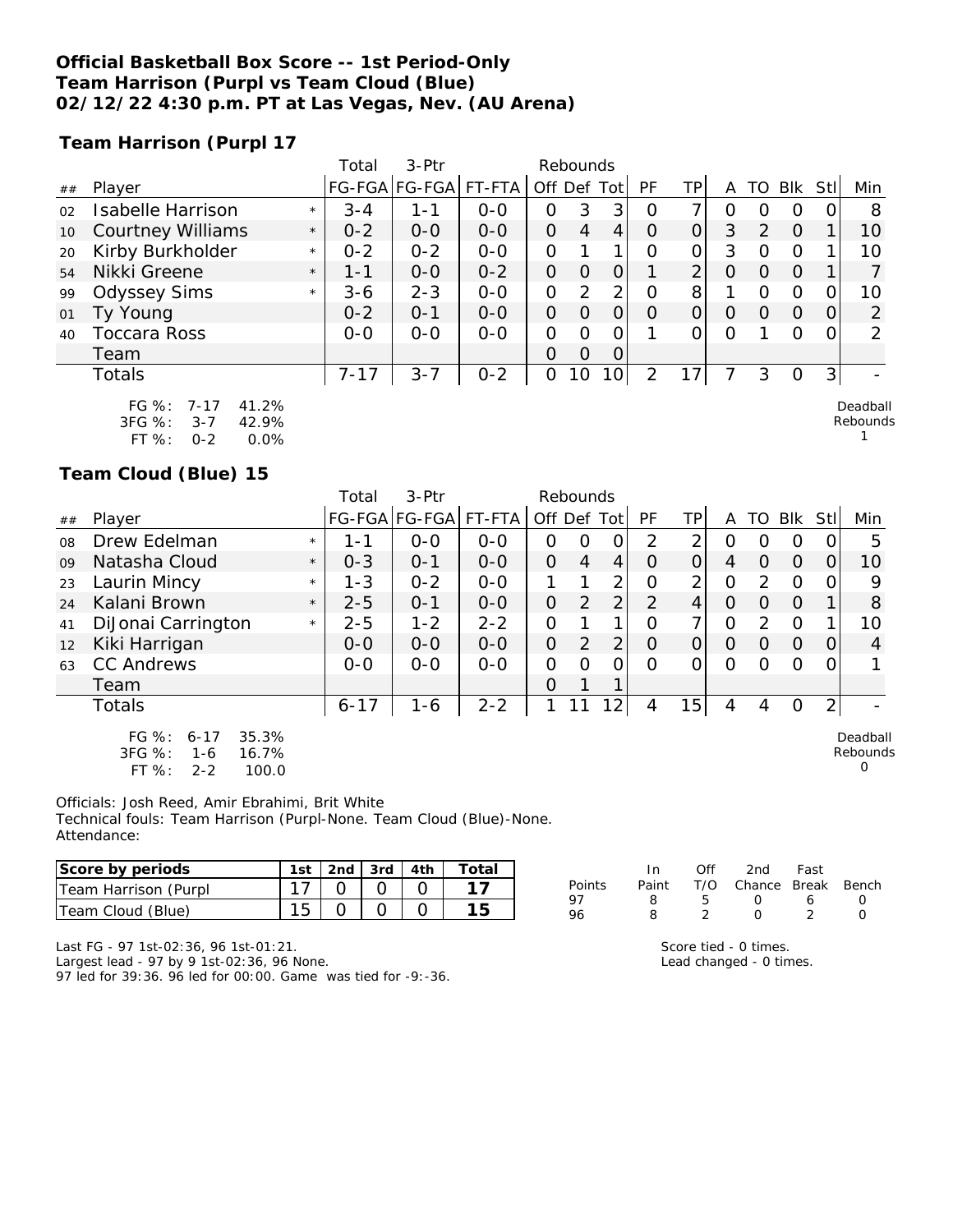### **Official Basketball Box Score -- 2nd Period-Only Team Harrison (Purpl vs Team Cloud (Blue) 02/12/22 4:30 p.m. PT at Las Vegas, Nev. (AU Arena)**

**Team Harrison (Purpl 22**

|        |                                                                                       |            | Total    | 3-Ptr                    |               | Rebounds       |             |                |                |                |                |               |               |                  |                      |
|--------|---------------------------------------------------------------------------------------|------------|----------|--------------------------|---------------|----------------|-------------|----------------|----------------|----------------|----------------|---------------|---------------|------------------|----------------------|
| ##     | Player                                                                                |            |          | FG-FGA FG-FGA FT-FTA     |               | Off Def Tot    |             |                | PF             | <b>TP</b>      | A              |               | TO Blk        | Stl              | Min                  |
| 02     | Isabelle Harrison                                                                     | $\star$    | $0 - 0$  | $0 - 0$                  | $O-O$         | 0              | Ο           | 0              | Ο              | 0              | 0              | 0             | 0             |                  | 4                    |
| 10     | <b>Courtney Williams</b>                                                              | $\star$    | $2 - 5$  | $1 - 1$                  | $0 - 2$       | $\overline{2}$ | 2           | $\overline{4}$ | $\overline{2}$ | 5              | 1              | 0             | 1             | 0                | 7                    |
| 20     | Kirby Burkholder                                                                      | $^{\star}$ | $0-0$    | $0-0$                    | $0 - 0$       | $\mathcal{O}$  | O           | O              | 0              | 0              | $\mathcal{O}$  | $\mathcal{O}$ | $\mathbf{O}$  | O                | 4                    |
| 54     | Nikki Greene                                                                          | $\star$    | $0 - 1$  | $0-0$                    | $2 - 2$       | $\overline{O}$ | 1           | $\mathbf{1}$   | 0              | $\overline{2}$ | $\overline{O}$ | $\Omega$      | $\Omega$      |                  | 5                    |
| 99     | <b>Odyssey Sims</b>                                                                   | $\star$    | $2 - 4$  | $1 - 3$                  | $2 - 2$       | O              | 0           | 0              |                | 7              | $\Omega$       | 2             | $\Omega$      | $\left( \right)$ | 6                    |
| 01     | Ty Young                                                                              |            | $3 - 4$  | $0-0$                    | $0-0$         | $\overline{O}$ | 0           | $\overline{O}$ | O              | 6              | $\Omega$       | $\Omega$      | $\Omega$      | $\Omega$         | 10                   |
| 40     | Toccara Ross                                                                          |            | $1 - 1$  | $0-0$                    | $0-0$         | 0              | $\Omega$    | 0              |                | $\overline{2}$ | 0              | 0             | $\mathcal{O}$ |                  | 4                    |
| 43     | Marjorie Butler                                                                       |            | $0-0$    | $0-0$                    | $0-0$         | $\overline{O}$ | 0           | 0              |                | 0              | 0              |               | $\Omega$      | 0                |                      |
| 88     | Briahanna Jackson                                                                     |            | $0-0$    | $0 - 0$                  | $0 - 0$       | 1              | 0           |                |                | 0              |                |               | $\Omega$      | Ω                | 5                    |
|        | Team                                                                                  |            |          |                          |               | 0              | 2           | $\overline{2}$ |                |                |                |               |               |                  |                      |
|        | Totals                                                                                |            | $8 - 15$ | $2 - 4$                  | $4 - 6$       | 3              | 5           | 8 <sup>1</sup> | 6              | 22             | $\overline{2}$ | 4             |               | $\overline{2}$   |                      |
|        | FG %:<br>$8 - 15$<br>53.3%<br>3FG %:<br>$2 - 4$<br>50.0%<br>FT %:<br>66.7%<br>$4 - 6$ |            |          |                          |               |                |             |                |                |                |                |               |               |                  | Deadball<br>Rebounds |
|        | Team Cloud (Blue) 25                                                                  |            |          |                          |               |                |             |                |                |                |                |               |               |                  |                      |
|        |                                                                                       |            | Total    | 3-Ptr                    |               | Rebounds       |             |                |                |                |                |               |               |                  |                      |
| ##     | Player                                                                                |            |          | FG-FGA   FG-FGA   FT-FTA |               | Off Def Tot    |             |                | PF             | <b>TP</b>      | A              | TO            | Blk           | Stll             | Min                  |
| $\cap$ | Drow Edolman                                                                          | $\star$    | າ າ      | $\cap$ $\cap$            | $\cap$ $\cap$ | $\cap$         | $\mathbf 1$ | 1              | 1              | $\Lambda$      | $\cap$         | $\cap$        | $\cap$        | $\cap$           | π                    |

| ## | Player                                                                              |         |          | FG-FGAIFG-FGAIFT-FTA |         | Off Def        |                | Tot            | ۲F            | IΡ | A              | ∪             | BIK.           | Stil | Min                       |
|----|-------------------------------------------------------------------------------------|---------|----------|----------------------|---------|----------------|----------------|----------------|---------------|----|----------------|---------------|----------------|------|---------------------------|
| 08 | Drew Edelman                                                                        | $\star$ | $2 - 3$  | $0-0$                | $O - O$ | 0              |                |                |               | 4  | 0              | O             | O              | 0    | 5                         |
| 09 | Natasha Cloud                                                                       | $\star$ | $0 - 1$  | $0 - 0$              | $4 - 4$ | 0              |                | 1              | $\mathcal{P}$ | 4  | 4              | $\mathcal{P}$ | $\Omega$       |      | 10                        |
| 23 | Laurin Mincy                                                                        | $\star$ | $1 - 3$  | $1 - 1$              | $0 - 0$ | 0              | 2              | 2              | 0             | 3  | $\Omega$       | O             | $\Omega$       | 0    | 10                        |
| 24 | Kalani Brown                                                                        | $\star$ | $2 - 2$  | $0 - 0$              | $2 - 2$ | $\overline{2}$ | $\overline{O}$ | 2              | $\Omega$      | 6  | 0              | O             | $\Omega$       | 0    | 4                         |
| 41 | DiJonai Carrington                                                                  | $\star$ | $2 - 5$  | $O - 1$              | $2 - 2$ |                |                | 2              |               | 6  | $\Omega$       |               | 0              |      | 10                        |
| 12 | Kiki Harrigan                                                                       |         | $O - 1$  | $O - 1$              | $0 - 0$ | 0              | $\overline{O}$ | $\overline{O}$ | $\Omega$      | O  | $\Omega$       | $\Omega$      | $\Omega$       |      | 4                         |
| 63 | <b>CC Andrews</b>                                                                   |         | $1 - 2$  | $0 - 0$              | $0 - 0$ | $\overline{O}$ | 0              | 0              | $\Omega$      | 2  | 0              | ∩             | $\circ$        |      | 5                         |
|    | Team                                                                                |         |          |                      |         |                | $\Omega$       | 1              |               |    |                |               |                |      |                           |
|    | <b>Totals</b>                                                                       |         | $8 - 17$ | $1 - 3$              | $8 - 8$ | 4              | 5              | 9              | 4             | 25 | $\overline{4}$ | 3             | $\overline{O}$ | 4    |                           |
|    | FG %:<br>$8 - 17$<br>47.1%<br>3FG %:<br>$1 - 3$<br>33.3%<br>FT%<br>100.0<br>$8 - 8$ |         |          |                      |         |                |                |                |               |    |                |               |                |      | Deadball<br>Rebounds<br>0 |

Officials: Josh Reed, Amir Ebrahimi, Brit White Technical fouls: Team Harrison (Purpl-None. Team Cloud (Blue)-None. Attendance:

| Score by periods     | 1st |  | $ 2nd $ 3rd $ 4th $ | Total |
|----------------------|-----|--|---------------------|-------|
| Team Harrison (Purpl |     |  |                     |       |
| Team Cloud (Blue)    |     |  |                     |       |

| In. |               |                  |                  |                                          |
|-----|---------------|------------------|------------------|------------------------------------------|
|     |               |                  |                  |                                          |
|     | $\mathcal{L}$ | $\left( \right)$ | $\left( \right)$ | 8                                        |
| 10  |               | 6                | $\left( \right)$ |                                          |
|     |               |                  | ∩ff              | 2nd Fast<br>Paint T/O Chance Break Bench |

Score tied - 5 times. Lead changed - 3 times.

Last FG - 97 2nd-02:43, 96 2nd-01:33.

Largest lead - 97 by 9 1st-02:36, 96 by 4 2nd-03:25. 97 led for -1:-39. 96 led for 21:07. Game was tied for 00:26.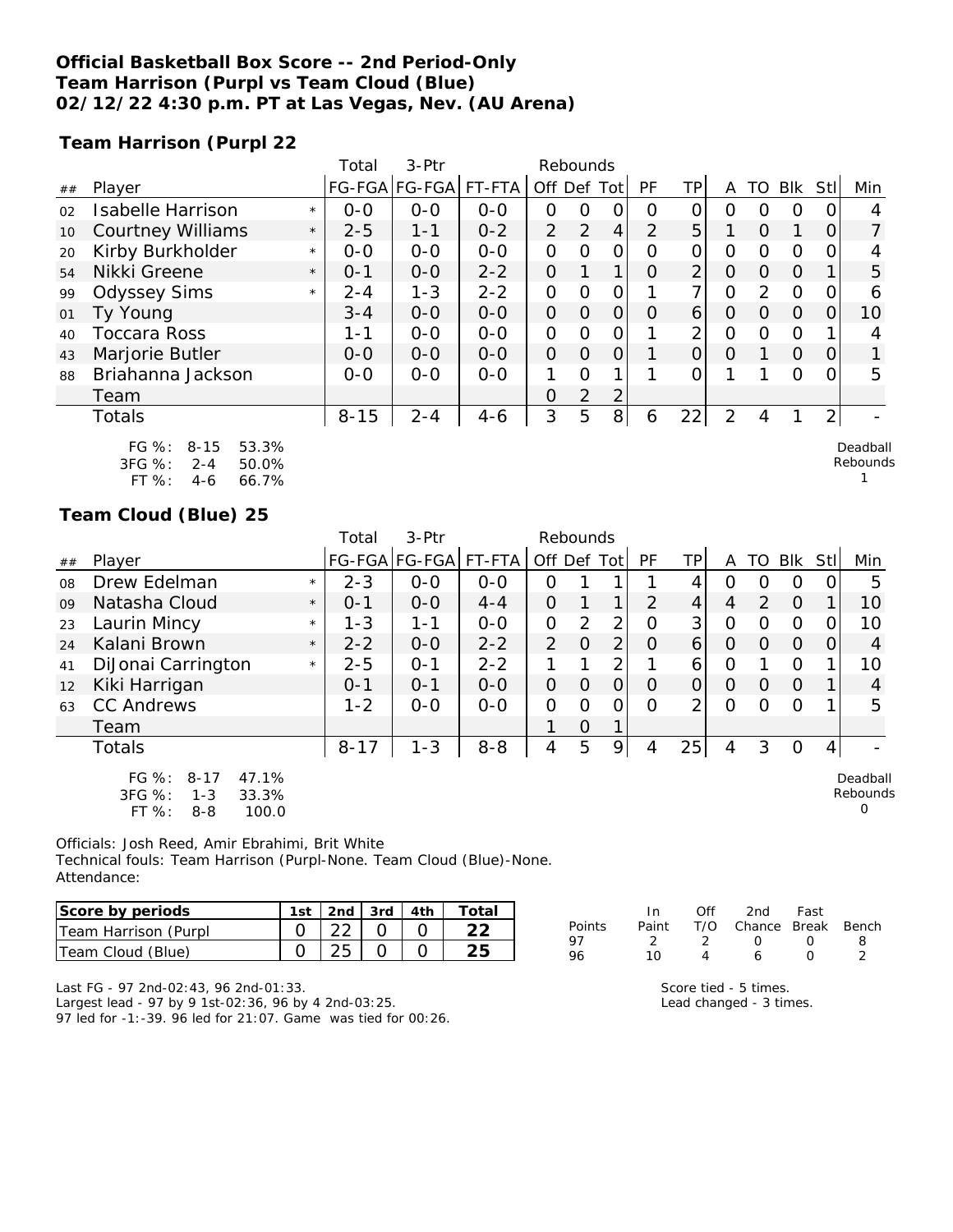### **Official Basketball Box Score -- 3rd Period-Only Team Harrison (Purpl vs Team Cloud (Blue) 02/12/22 4:30 p.m. PT at Las Vegas, Nev. (AU Arena)**

**Team Harrison (Purpl 30**

|                 |                                                                                                                                                                                                                                                                                                                                                                                                                  | Total     | $3-Ptr$ |         |               | Rebounds |              |          |                 |   |     |     |          |     |
|-----------------|------------------------------------------------------------------------------------------------------------------------------------------------------------------------------------------------------------------------------------------------------------------------------------------------------------------------------------------------------------------------------------------------------------------|-----------|---------|---------|---------------|----------|--------------|----------|-----------------|---|-----|-----|----------|-----|
| ##              | Player                                                                                                                                                                                                                                                                                                                                                                                                           | FG-FGA    | FG-FGA  | FT-FTA  | Off Def       |          | . Tot'       | PF       | TPI             | A | TO. | Blk | Stl      | Min |
| 02              | <b>Isabelle Harrison</b><br>$\star$                                                                                                                                                                                                                                                                                                                                                                              | $3 - 3$   | $0 - 0$ | $3 - 3$ |               |          |              |          | 9               |   |     |     |          | 10  |
| 10 <sup>°</sup> | <b>Courtney Williams</b><br>$\star$                                                                                                                                                                                                                                                                                                                                                                              | $4 - 6$   | $0 - 0$ | $0 - 0$ |               |          |              | $\Omega$ | 8 <sup>1</sup>  |   |     |     |          | 10  |
| 20              | Kirby Burkholder<br>$\star$                                                                                                                                                                                                                                                                                                                                                                                      | $2 - 2$   | 1-1     | $0-0$   | $\mathcal{P}$ |          | 2            | 3        | 5               |   |     |     |          | 10  |
| 54              | Nikki Greene<br>$\star$                                                                                                                                                                                                                                                                                                                                                                                          | $O - 1$   | $0 - 0$ | $0 - 0$ | Ω             |          |              | $\Omega$ | Οl              | O |     |     | O        | 5   |
| 99              | <b>Odyssey Sims</b><br>$\star$                                                                                                                                                                                                                                                                                                                                                                                   | $3 - 5$   | $1 - 2$ | 1 - 1   | Ω             | 4        | 4            |          | 8               | 2 |     |     |          | 10  |
| 01              | Ty Young                                                                                                                                                                                                                                                                                                                                                                                                         | $O - 1$   | $O - 1$ | $0 - 0$ | O             |          |              | $\Omega$ |                 | Ω |     |     | $\Omega$ | 4   |
|                 | Team                                                                                                                                                                                                                                                                                                                                                                                                             |           |         |         | 0             | Ω        | $\mathbf{O}$ |          |                 |   |     |     |          |     |
|                 | Totals                                                                                                                                                                                                                                                                                                                                                                                                           | $12 - 18$ | $2 - 4$ | $4 - 4$ | 3             | 6        | 9            | 4        | 30 <sup>1</sup> |   |     |     |          |     |
|                 | $\Gamma$ $\cap$ $\Gamma$<br>$\overline{A}$ $\overline{A}$ $\overline{A}$ $\overline{A}$ $\overline{A}$ $\overline{A}$ $\overline{A}$ $\overline{A}$ $\overline{A}$ $\overline{A}$ $\overline{A}$ $\overline{A}$ $\overline{A}$ $\overline{A}$ $\overline{A}$ $\overline{A}$ $\overline{A}$ $\overline{A}$ $\overline{A}$ $\overline{A}$ $\overline{A}$ $\overline{A}$ $\overline{A}$ $\overline{A}$ $\overline{$ |           |         |         |               |          |              |          |                 |   |     |     |          |     |

|           | FG %: 12-18 66.7% |       |
|-----------|-------------------|-------|
| $3FG \%$  | $2 - 4$           | 50.0% |
| FT $\%$ : | $4 - 4$           | 100.0 |

Deadball Rebounds

 $\Omega$ 

#### **Team Cloud (Blue) 18**

|    |                                                           | Total    | $3-$ Ptr      |         | Rebounds    |          |               |                |                 |          |    |          |          |                           |
|----|-----------------------------------------------------------|----------|---------------|---------|-------------|----------|---------------|----------------|-----------------|----------|----|----------|----------|---------------------------|
| ## | Player                                                    |          | FG-FGA FG-FGA | FT-FTA  | Off Def Tot |          |               | <b>PF</b>      | ΤP              | A        | TO | Blk      | Stl      | Min                       |
| 08 | Drew Edelman<br>$\star$                                   | $0 - 0$  | $O-O$         | $O - O$ | 0           | 0        | O             |                | 0               | Ω        |    | Ω        | O        | 6                         |
| 09 | Natasha Cloud<br>$\star$                                  | $1 - 1$  | 1-1           | $2 - 2$ | 0           | $\Omega$ | $\Omega$      |                | 5               |          | O  | O        | $\Omega$ | 10                        |
| 23 | Laurin Mincy<br>$\star$                                   | $1 - 2$  | $O - 1$       | $2 - 2$ | 0           | 0        | $\mathcal{O}$ | $\Omega$       | 4               | O        |    | $\Omega$ | 0        |                           |
| 24 | Kalani Brown<br>$\star$                                   | $2 - 3$  | $0 - 0$       | $0 - 0$ | 0           |          | 1             | $\Omega$       | 4               | O        | O  | $\Omega$ | $\Omega$ | 10                        |
| 41 | DiJonai Carrington<br>$\star$                             | $0 - 5$  | $O - 1$       | $2 - 2$ | 2           |          | 3             | $\overline{2}$ | 2               |          | 0  | O        | 0        | 10                        |
| 12 | Kiki Harrigan                                             | $1 - 2$  | $O - 1$       | $1 - 1$ | $\Omega$    | $\Omega$ | 0             | $\Omega$       | 3               | $\circ$  | O  | $\Omega$ | $\Omega$ | 3                         |
| 63 | <b>CC Andrews</b>                                         | $O - 1$  | $O - 1$       | $O-O$   | 0           | $\Omega$ | 0             | $\Omega$       |                 | $\Omega$ | O  | $\Omega$ | 0        | 2                         |
|    | Team                                                      |          |               |         |             |          | 2             |                |                 |          |    |          |          |                           |
|    | Totals                                                    | $5 - 14$ | $1 - 5$       | $7 - 7$ | 3           | 3        | 6             | 4              | 18 <sub>1</sub> | 2        | 2  | O        | 0        |                           |
|    | FG %:<br>$5 - 14$<br>35.7%<br>$2500 \mu$<br>20.001<br>1 E |          |               |         |             |          |               |                |                 |          |    |          |          | Deadbal<br><b>Dobound</b> |

3FG %: 1-5 20.0% FT %: 7-7 100.0

all. Rebounds  $\Omega$ 

Officials: Josh Reed, Amir Ebrahimi, Brit White

Technical fouls: Team Harrison (Purpl-None. Team Cloud (Blue)-Natasha Cloud. Attendance:

| Score by periods     | ∣st | 2nd | 3rd | 4th | $\tau$ otal |              |       | Of  | 2nd    | Fast  |       |
|----------------------|-----|-----|-----|-----|-------------|--------------|-------|-----|--------|-------|-------|
| Team Harrison (Purpl |     |     | ΟU  |     |             | Points<br>o٦ | Paint | T/O | Chance | Break | Bench |
| Team Cloud (Blue)    |     |     |     |     |             | 96           |       |     |        |       |       |

Last FG - 97 3rd-00:04, 96 3rd-01:52. Largest lead - 97 by 11 3rd-00:42, 96 by 4 2nd-03:25. 97 led for 19:21. 96 led for -9:-21. Game was tied for 00:00. Score tied - 1 time. Lead changed - 1 time.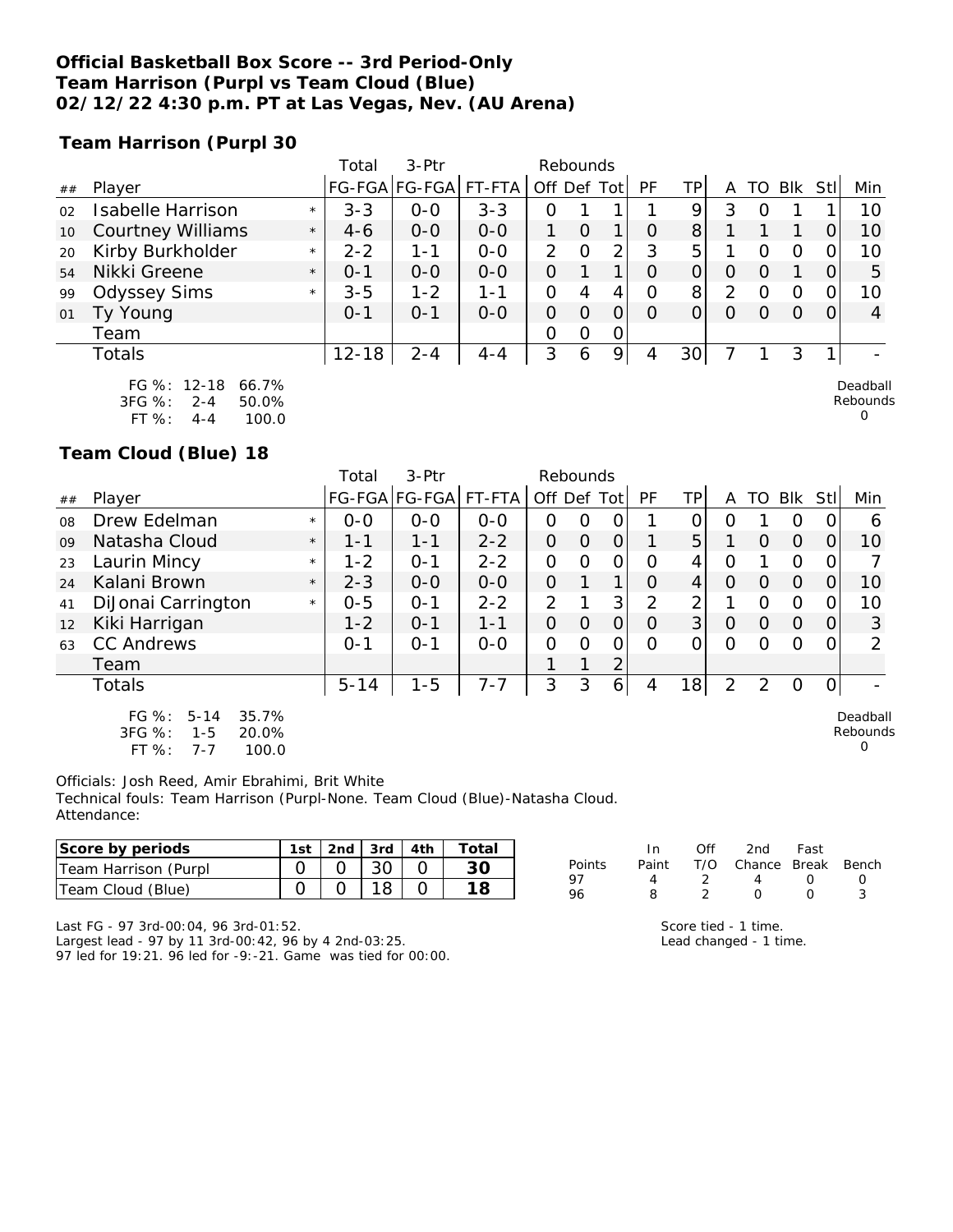### **Official Basketball Box Score -- 4th Period-Only Team Harrison (Purpl vs Team Cloud (Blue) 02/12/22 4:30 p.m. PT at Las Vegas, Nev. (AU Arena)**

**Team Harrison (Purpl 16**

|    |                                                              |         | Total    | $3-Ptr$              |         | Rebounds       |          |                |          |                 |          |          |          |             |                                |
|----|--------------------------------------------------------------|---------|----------|----------------------|---------|----------------|----------|----------------|----------|-----------------|----------|----------|----------|-------------|--------------------------------|
| ## | Player                                                       |         |          | FG-FGA FG-FGA FT-FTA |         | Off Def Tot    |          |                | PF       | ΤP              | A        |          | TO BIK   | <b>Stll</b> | Min                            |
| 02 | <b>Isabelle Harrison</b>                                     | $\star$ | $1 - 3$  | $0 - 1$              | $0 - 0$ | Ο              | 0        | Ο              | $\Omega$ | 2               |          |          | $\Omega$ |             |                                |
| 10 | <b>Courtney Williams</b>                                     | $\star$ | $1 - 3$  | $1 - 2$              | $0 - 0$ | $\mathcal{O}$  | 3        | 3 <sup>1</sup> |          | 3               |          |          | $\Omega$ |             | 10                             |
| 20 | Kirby Burkholder                                             | $\star$ | $0-0$    | $0-0$                | $0 - 0$ |                | Ω        |                |          |                 | 0        | $\Omega$ | $\Omega$ |             | 2                              |
| 54 | Nikki Greene                                                 | $\star$ | $1 - 2$  | $0 - 0$              | $O-O$   | 0              |          |                |          | 2               | $\Omega$ | $\Omega$ | $\Omega$ |             | 6                              |
| 99 | <b>Odyssey Sims</b>                                          | $\star$ | $4-6$    | $0 - 2$              | 1-1     | O              | 2        | 2              | $\Omega$ | 9               | 0        |          | $\Omega$ | $\Omega$    | 6                              |
| 01 | Ty Young                                                     |         | $0 - 1$  | $0-0$                | $0 - 0$ | 0              | $\Omega$ | $\overline{O}$ | 3        | $\overline{O}$  |          | $\Omega$ | $\Omega$ |             | 10                             |
| 36 | <b>Grace Hunter</b>                                          |         | $0 - 2$  | $O - 1$              | $0 - 0$ | $\overline{O}$ | $\Omega$ | 0              |          | O               | 0        | ∩        | $\Omega$ | ∩           | 3                              |
| 88 | Briahanna Jackson                                            |         | $0 - 1$  | $0 - 0$              | $0 - 0$ | 0              | $\Omega$ | $\Omega$       | $\Omega$ |                 | 0        | $\Omega$ | $\Omega$ | $\Omega$    | 3                              |
|    | Team                                                         |         |          |                      |         | O              |          | 1              |          |                 |          |          |          |             |                                |
|    | Totals                                                       |         | $7 - 18$ | $1 - 6$              | 1-1     |                |          | 8 <sup>1</sup> |          | 16 <sub>1</sub> | 4        | 2        | $\Omega$ | 3           |                                |
|    | $FG \%$ :<br>$7 - 18$<br>38.9%<br>$3FG \%$ :<br>16.7%<br>1-6 |         |          |                      |         |                |          |                |          |                 |          |          |          |             | Deadball<br>Rebounds<br>$\sim$ |

FT %: 1-1 100.0

#### **Team Cloud (Blue) 21**

|    |                                                                                        |         | Total    | 3-Ptr                 |           |               | Rebounds       |                |               |                |          |          |          |          |                                  |
|----|----------------------------------------------------------------------------------------|---------|----------|-----------------------|-----------|---------------|----------------|----------------|---------------|----------------|----------|----------|----------|----------|----------------------------------|
| ## | Player                                                                                 |         |          | FG-FGA FG-FGA  FT-FTA |           | Off Def Tot   |                |                | <b>PF</b>     | <b>TP</b>      | A        | TO I     | Blk      | -StII    | Min                              |
| 08 | Drew Edelman                                                                           | $\star$ | $2 - 2$  | $0 - 0$               | $0 - 0$   | O             |                | 1              | $\mathcal{P}$ | 4              | Ω        | O        | O        | O        | 6                                |
| 09 | Natasha Cloud                                                                          | $\star$ | $2 - 4$  | $1 - 3$               | $3 - 3$   | 1             | $\overline{4}$ | 5              | $\Omega$      | 8 <sup>1</sup> |          | 0        | $\Omega$ | O        | 10                               |
| 23 | Laurin Mincy                                                                           | $\star$ | $0 - 1$  | $O - 1$               | $0-0$     | $\mathcal{O}$ | 0              | $\mathcal{O}$  | Ω             | 0              | O        | Ω        | $\Omega$ | 0        |                                  |
| 24 | Kalani Brown                                                                           | $\star$ | $1 - 3$  | $0 - 0$               | $1 - 2$   | 1             | $\Omega$       | 1              | O             | 3 <sup>1</sup> | 2        | 3        | O        | 0        | 6                                |
| 41 | DiJonai Carrington                                                                     | $\star$ | $0 - 3$  | $O - 1$               | $0-0$     | $\Omega$      |                | 1              | 0             | 0              |          | O        | $\circ$  | 0        | 10                               |
| 12 | Kiki Harrigan                                                                          |         | $0 - 1$  | $0 - 0$               | $2 - 2$   | 1             | 1              | $\overline{2}$ | $\Omega$      | $\overline{2}$ | $\Omega$ | $\Omega$ | $\Omega$ | $\Omega$ |                                  |
| 63 | <b>CC Andrews</b>                                                                      |         | $0 - 0$  | $0 - 0$               | $4 - 4$   | $\mathcal{O}$ | 3              | 3              | Ω             | 4              | O        | Ω        | $\Omega$ | O        | 5                                |
|    | Team                                                                                   |         |          |                       |           | $\Omega$      | $\circ$        | 0              |               |                |          |          |          |          |                                  |
|    | <b>Totals</b>                                                                          |         | $5 - 14$ | $1 - 5$               | $10 - 11$ | 3             | 10             | 3              | 2             | 21             | 4        | 3        | $\Omega$ | ΟI       |                                  |
|    | $FG \%$ :<br>$5 - 14$<br>35.7%<br>3FG %:<br>20.0%<br>$1 - 5$<br>FT %: $10-11$<br>90.9% |         |          |                       |           |               |                |                |               |                |          |          |          |          | Deadball<br>Rebounds<br>$\Omega$ |

Officials: Josh Reed, Amir Ebrahimi, Brit White Technical fouls: Team Harrison (Purpl-None. Team Cloud (Blue)-None. Attendance:

| Score by periods     | 1st | $2nd$ 3rd 1 4th | Totai |
|----------------------|-----|-----------------|-------|
| Team Harrison (Purpl |     |                 |       |
| Team Cloud (Blue)    |     |                 |       |

|        | In. | ∩ff           | 2nd Fast                     |                  |                  |
|--------|-----|---------------|------------------------------|------------------|------------------|
| Points |     |               | Paint T/O Chance Break Bench |                  |                  |
| 97     | x   | $\mathcal{P}$ | (1)                          | $\left( \right)$ | $\left( \right)$ |
| 96     | 6   |               | 4                            | $\cap$           | Һ                |

0

Last FG - 97 4th-02:28, 96 4th-02:04.

Largest lead - 97 by 16 4th-04:36, 96 by 4 2nd-03:25. 97 led for 00:00. 96 led for 00:00. Game was tied for 00:00.

| Score tied - 0 times.   |
|-------------------------|
| Lead changed - 0 times. |